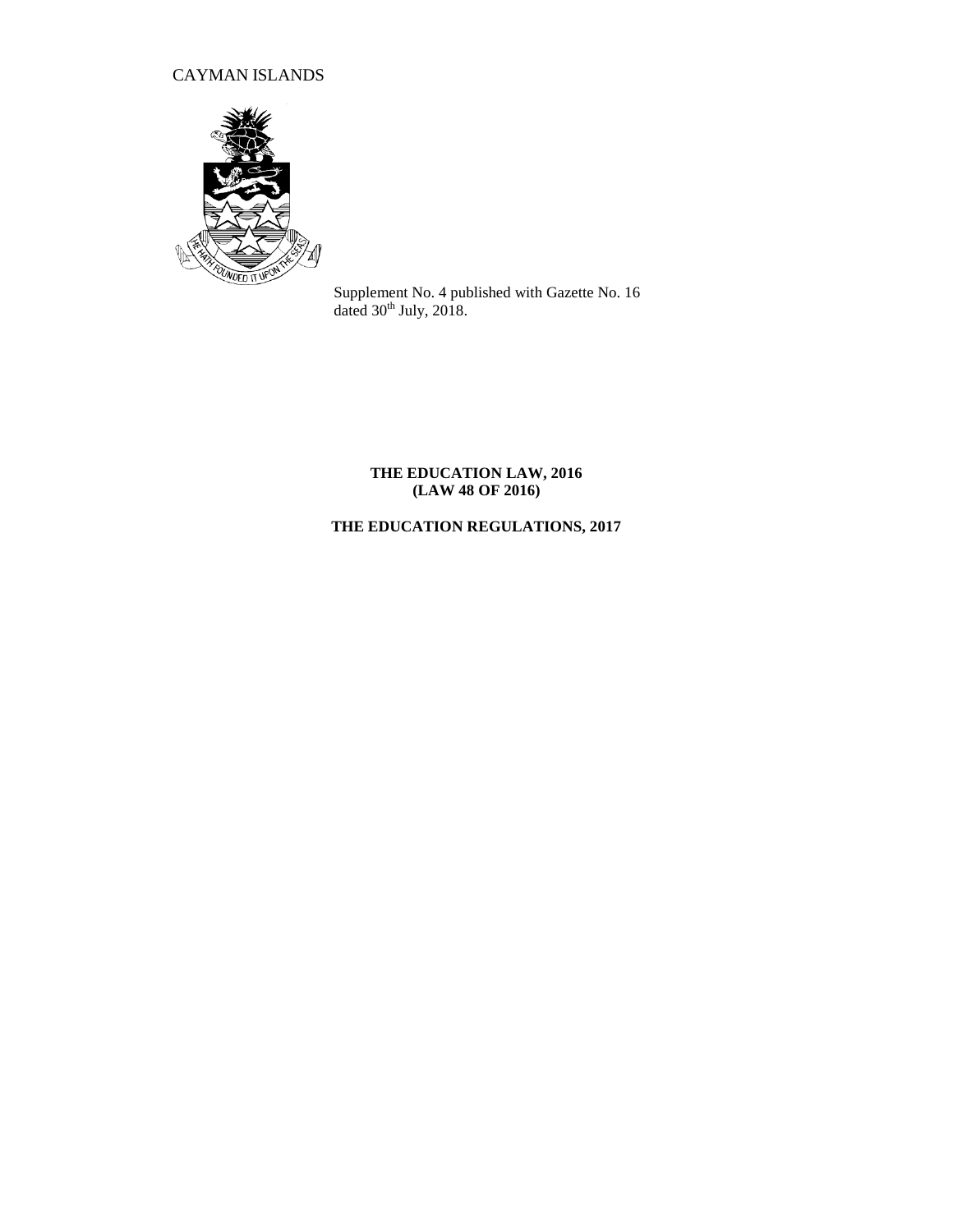## **THE EDUCATION REGULATIONS, 2017**

## **ARRANGEMENT OF REGULATIONS**

## PART 1 - PRELIMINARY

- 1. Citation
- 2. Definitions

#### PART 2 - THE EDUCATION COUNCIL

- 3. Membership
- 4. Duties of Chair
- 5. Registration of teachers
- 6. Power of Education Council to regulate educational institutions and institutions providing educational support services

### PART 3 – REGISTRATION OF EDUCATIONAL INSTITUTIONS AND INSTITUTIONS PROVIDING EDUCATIONAL SUPPORT **SERVICES**

- 7. Application requirements re registration of educational institution or institution providing educational support services
- 8. Refusal of registration
- 9. Register of educational institutions and institutions providing educational support services
- 10. Temporary relocation of educational institutions or institutions providing educational support services
- 11. Maintenance of records
- 12. Complaints
- 13. Suspension and cancellation of registrations
- 14. Notice of refusal, suspension or cancellation of registration

## PART 4 - ATTENDANCE, ADMISSIONS, TRANSFERS AND RECORDS OF STUDENTS

- 15. School-attendance **o**fficers
- 16. Responsibility of school attendance officers
- 17. Power to enter premises and question
- 18. Offences against school attendance officers
- 19. Reports by school leaders
- 20. Mode of admission
- 21. Transfer
- 22. Temporary or permanent closing of schools

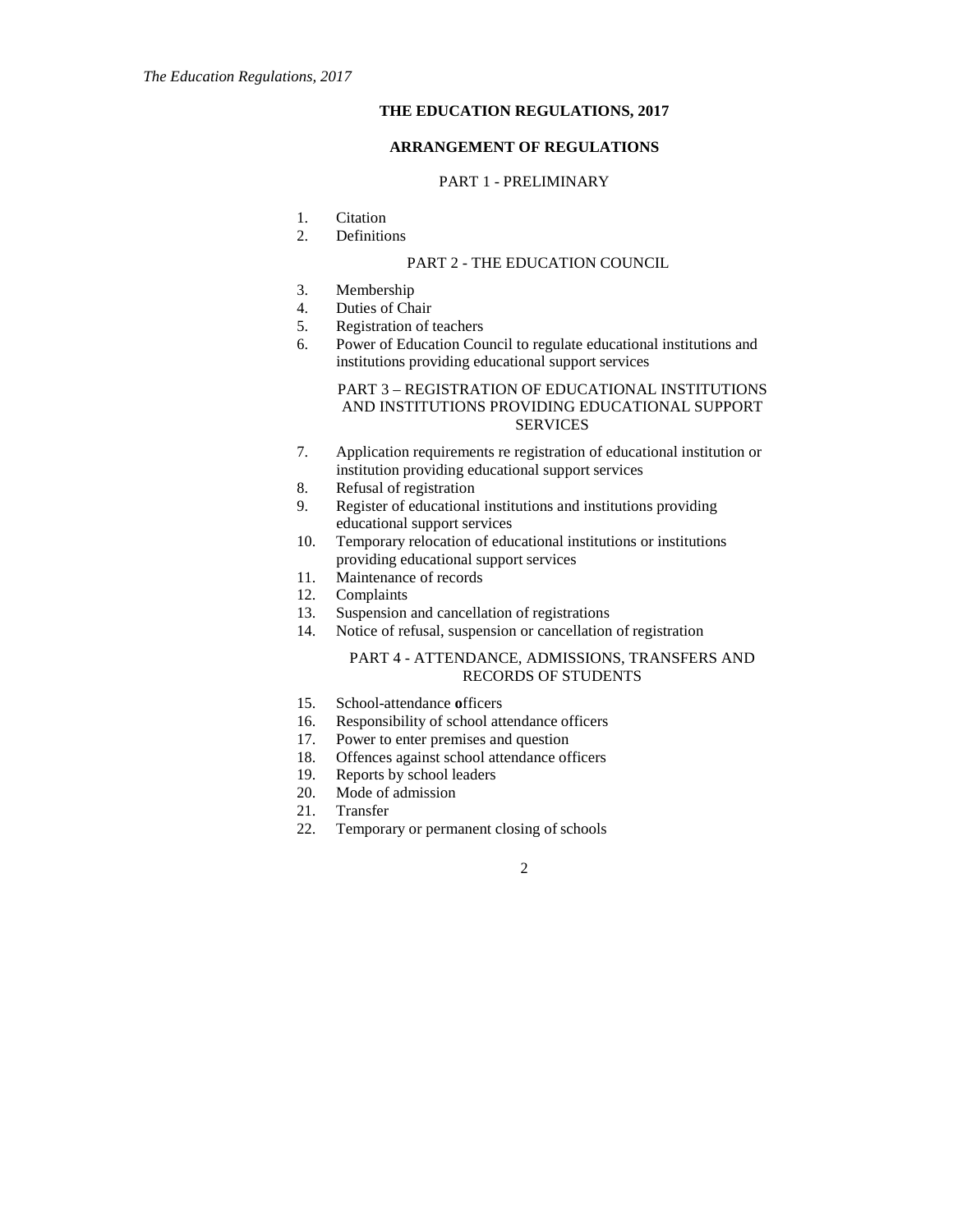- 23. Zoning of schools
- 24. Compulsory school age and offences<br>25. Student reports
- Student reports
- 26. Student records
- 27. Student Register
- 28. Home schooling

## PART 5 - CURRICULUM AND ASSESSMENT OF STUDENTS

- 29. Educational stages
- 30. Curriculum
- 31. Students with statements of special educational needs
- 32. Disapplication of curriculum
- 33. Curriculum
- 34. Review of curriculum
- 35. National assessments

## PART 6 - QUALITY ASSURANCE

36. Quality assurance

## PART 7 FUNDING

- 37. Access to funding -assisted schools
- 38. Access to funding technical and vocational education and training

## PART 8 - POST COMPULSORY EDUCATION AND TRAINING

- 39. Qualifications of teaching and training staff
- 40. Programme standards
- 41. Reports

## PART 9 - EARLY CHILDHOOD CARE AND EDUCATION CENTRES

- 42. Application of Part 9
- 43. Curriculum and programme
- 44. Funding
- 45. Staffing ratios
- 46. Qualifications of early childhood care and education centre staff 47. Safety
- **Safety**
- 48. Nutrition
- 49. Medical needs
- 50. Alcohol and tobacco on premises
- 51. Provision for children with special education needs or disabilities 52. Family partnership

3

Family partnership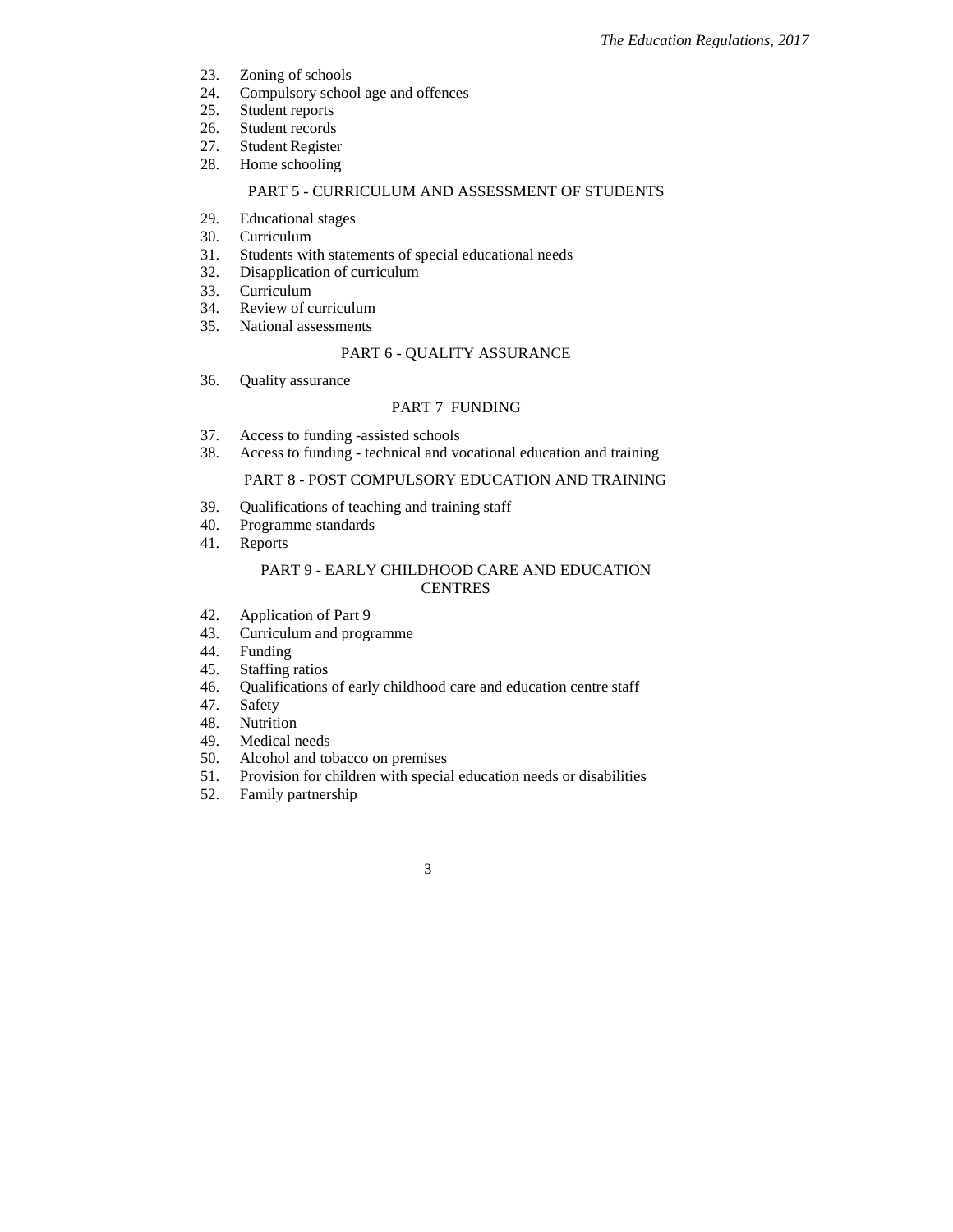## PART 10 – DISCIPLINE IN SCHOOLS

- 53. Behaviour Policy
- 54. Enforcement of disciplinary penalties general
- 55. Guidance on issues relating to screening, searching and confiscation
- 56. Authority to suspend, exclude or expel a student
- 57. Submissions against exclusion and expulsion
- 58. Guidance on issues relating to suspension, exclusion and expulsion
- 59. School property
- 60. Recording and reporting the use of force by staff
- 61. Guidance on use of force

## PART 11 - SPECIAL EDUCATIONAL NEEDS

- 62. Definition of "responsible authority"
- 63. Process for assessment of persons who may have special educational needs
- 64. Appeal in respect of education provision in statement of eligibility
- 65. Funding for alternative placement

### PART 12 - USE OF SCHOOL PREMISES

- 66. Rental of Government school premises
- Rental fees
- 68. Sale of food on school premises

## PART 13 - CHILD PROTECTION

- 69. Child protection policies
- 70. Child protection training
- 71. Mandatory reporting

## PART 14 - MISCELLANEOUS

72. Ministry's policies and guidelines Schedule - The Education Council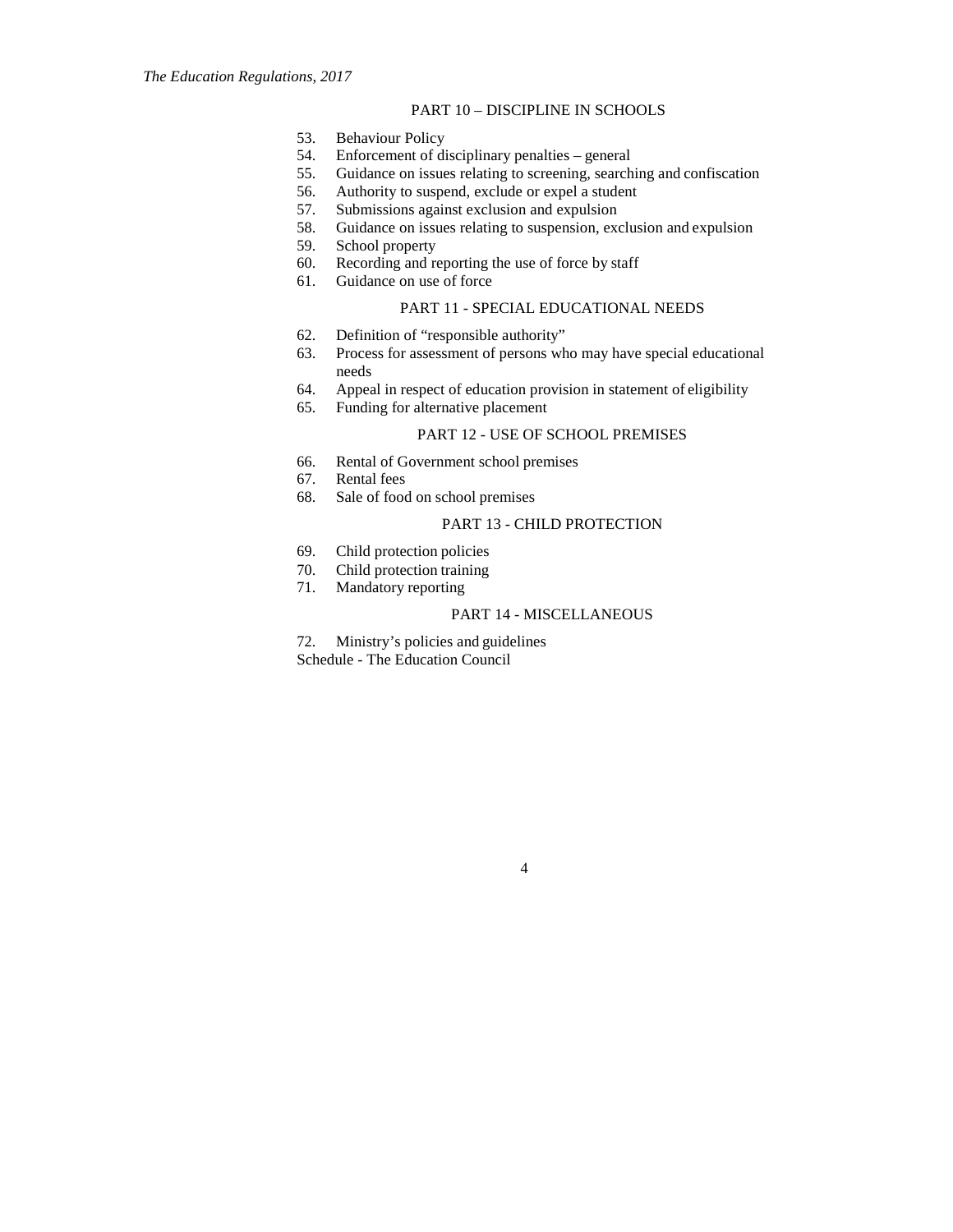## **THE EDUCATION LAW, 2016 (LAW 48 OF 2016)**

## **THE EDUCATION REGULATIONS, 2017**

The Cabinet, in exercise of the powers conferred by sections 3, 5 to 10, 12, 16 to 22, 25, 27, 30, 34, 36 to 38, 41 and 44 of the Education Law, 2016, Law 48 of 2016, makes the following Regulations -

## PART 1 - PRELIMINARY

1. These Regulations may be cited as the Education Regulations, 2017. Citation

2. In these Regulations -

"Behaviour Policy" means the written measures referred to in regulation 53;

"disciplinary penalty" means a penalty imposed on a student, by a school at which education is provided for the student, where the student's conduct falls below the standard that could reasonably be expected of the student (whether because the student fails to follow a rule in force at the school or an instruction given to the student by a member of staff or for any other reason);

"Education Council" means the Education Council established under section 6 of the Law;

"educational stage" means a stage prescribed in regulation 29;

"inspector" means an officer of the Office of Education Standards selected pursuant to regulation 15(1)(a);

"member of staff" means -

- (a) any teacher who works at an educational institution; and
- (b) any other person who, with the authority of the governing body, owner or person responsible for executive decision making of an educational institution, has lawful control or charge of children or students for whom education is being provided at the institution;

5

Definitions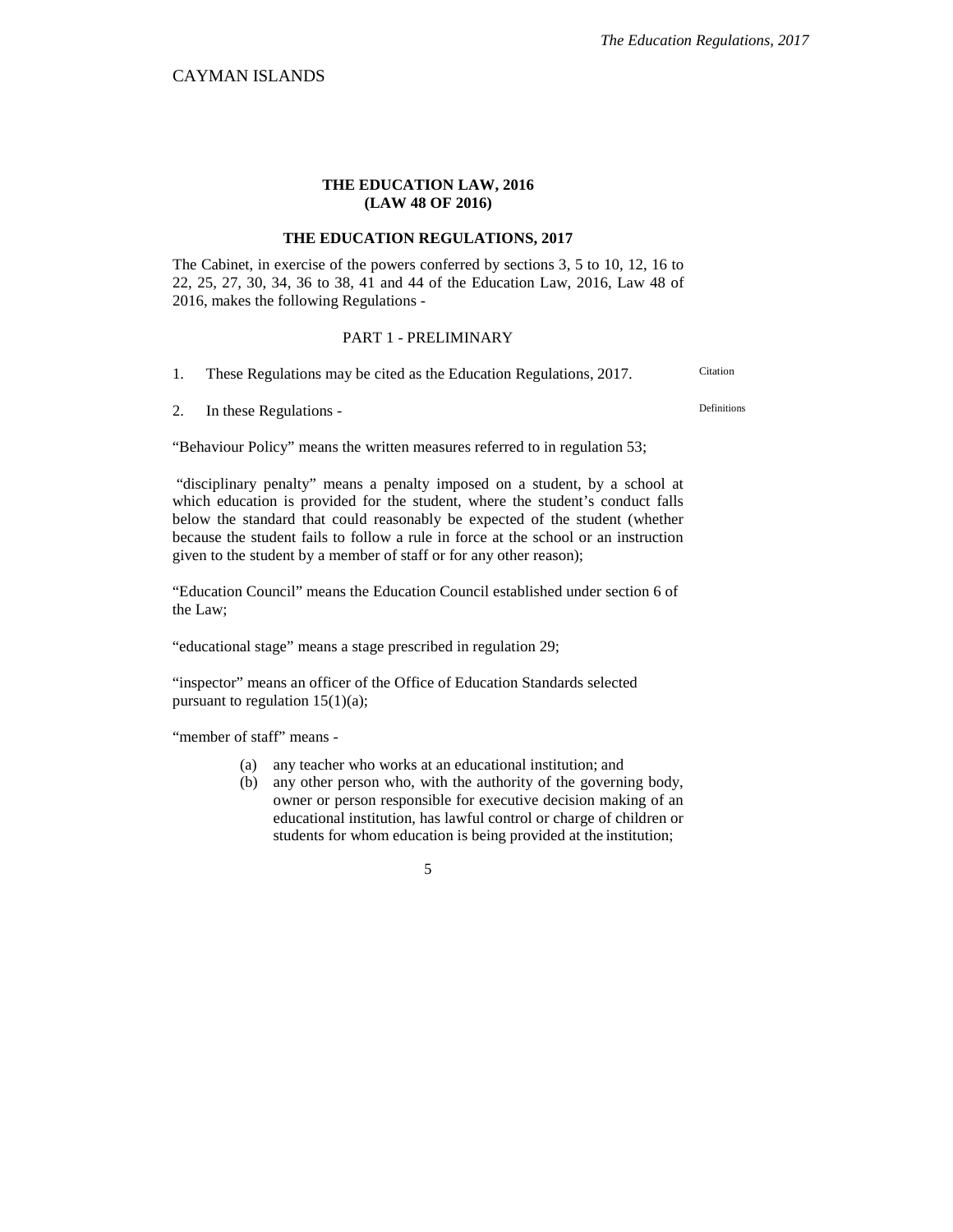#### *The Education Regulations, 2017*

"minimum requirements" means the requirements prescribed in regulation  $7(1)$ ;

"Ministry's policies and guidelines" means policies and guidelines made by the Ministry under regulation72;

"permitted day of detention", in relation to a student, means any of the following days -

- (a) a school day, other than a day on which the student has leave to be absent, and for this purpose "leave" means leave granted by a person authorized to do so by the school;
- (b) a Saturday or Sunday during a school term, other than a Saturday or Sunday which falls during, or at a weekend immediately preceding or immediately following, a mid-term break; and
- (c) a day (whether or not during school term) which is set aside wholly or mainly for the performance of duties by a member of staff of the school other than teaching, including staff training days;

"possessions", in relation to a student of a school, includes any goods over which the student has or appears to have control;

(2013 Revision) "registered medical practitioner" means a medical practitioner registered under the Health Practice Law (2013 Revision);

> "school attendance officer" means a person appointed as mentioned in regulation 15;

(2005 Revision) "serious offence" means an offence in respect of which a custodial sentence may be imposed in accordance with the Youth Justice Law (2005 Revision); and

"volunteer" means a person who performs a service without pay.

PART 2 - THE EDUCATION COUNCIL

Membership 3. (1) The Cabinet shall appoint a maximum of fifteen individuals as members of the Education Council, including -

- (a) the Chief Officer or the Chief Officer's designate;
- (b) the Director of the Department of Education Services;
- (c) at least three individuals nominated by the Minister, in the Minister's discretion, from among persons having expert educational opinion in the area of -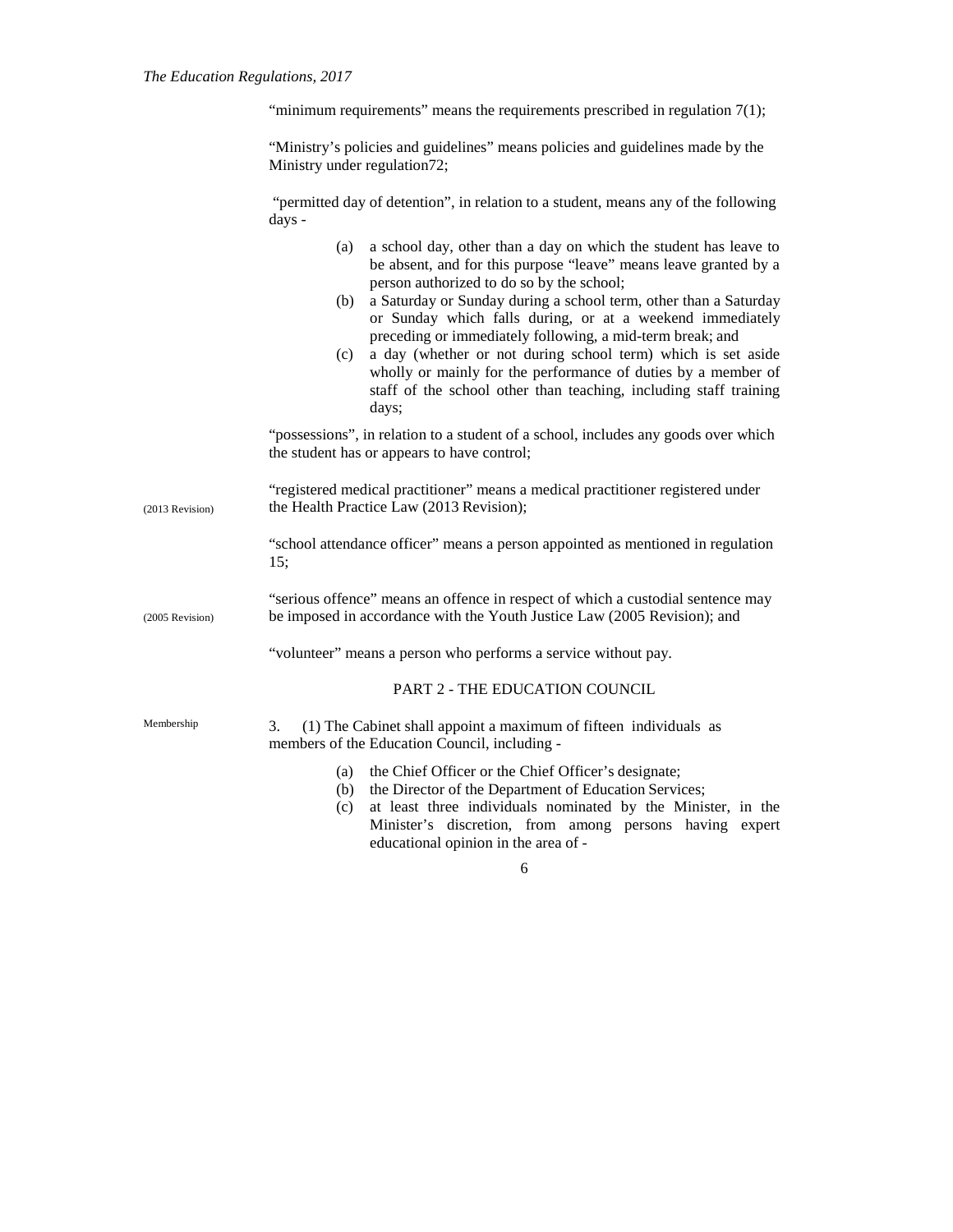- (i) compulsory education;
- (ii) special educational needs or disabilities;
- (iii) early childhood care and education;
- (iv) technical and vocational education and training; and
- (v) post-compulsory education;
- (d) one individual nominated by the independent schools or assisted schools;
- (e) one individual representing the business community; and
- (f) two individuals who ordinarily reside in Cayman Brac or Little Cayman and who are involved in education or community development or in the business community.

(2) The Cabinet shall appoint a public officer as Secretary of the Education Council and the Secretary shall not be a member of the Council and shall have no right to vote at meetings of the Council.

(3) The appointment of a member of the Education Council (other than the Chief Officer, the Chief Officer's designate and the Director of the Department of Education Services) shall be for such period as the Cabinet may specify in the instrument appointing the member, but the member shall be eligible for reappointment.

(4) Where the Cabinet is satisfied that a member of the Education Council is incapacitated by reason of illness, absence from the Islands or other sufficient cause from performing the duties of the member's office, the Cabinet may appoint a person to act temporarily for the member during such incapacity; and a person appointed to act temporarily shall, while the person so acts, be deemed for all purposes to be a member of the Board.

|  | The provisions of the Schedule apply to the Education Council.              | <b>Schedule</b> |  |
|--|-----------------------------------------------------------------------------|-----------------|--|
|  | There shall be a Chair of the Education Council whose duties shall include- | Duties of Chair |  |

- (a) the planning and co-ordination of the activities of the Education Council;
	- (b) the development and implementation of strategies and systems to promote efficiency of the Education Council; and
	- (c) attending to administrative matters.

5. (1) The Education Council shall register teachers in accordance with Registration of teachers standards set by the Minister and the Council shall perform such other functions relating to the upholding of professional standards as may be prescribed under the Law or any other Law.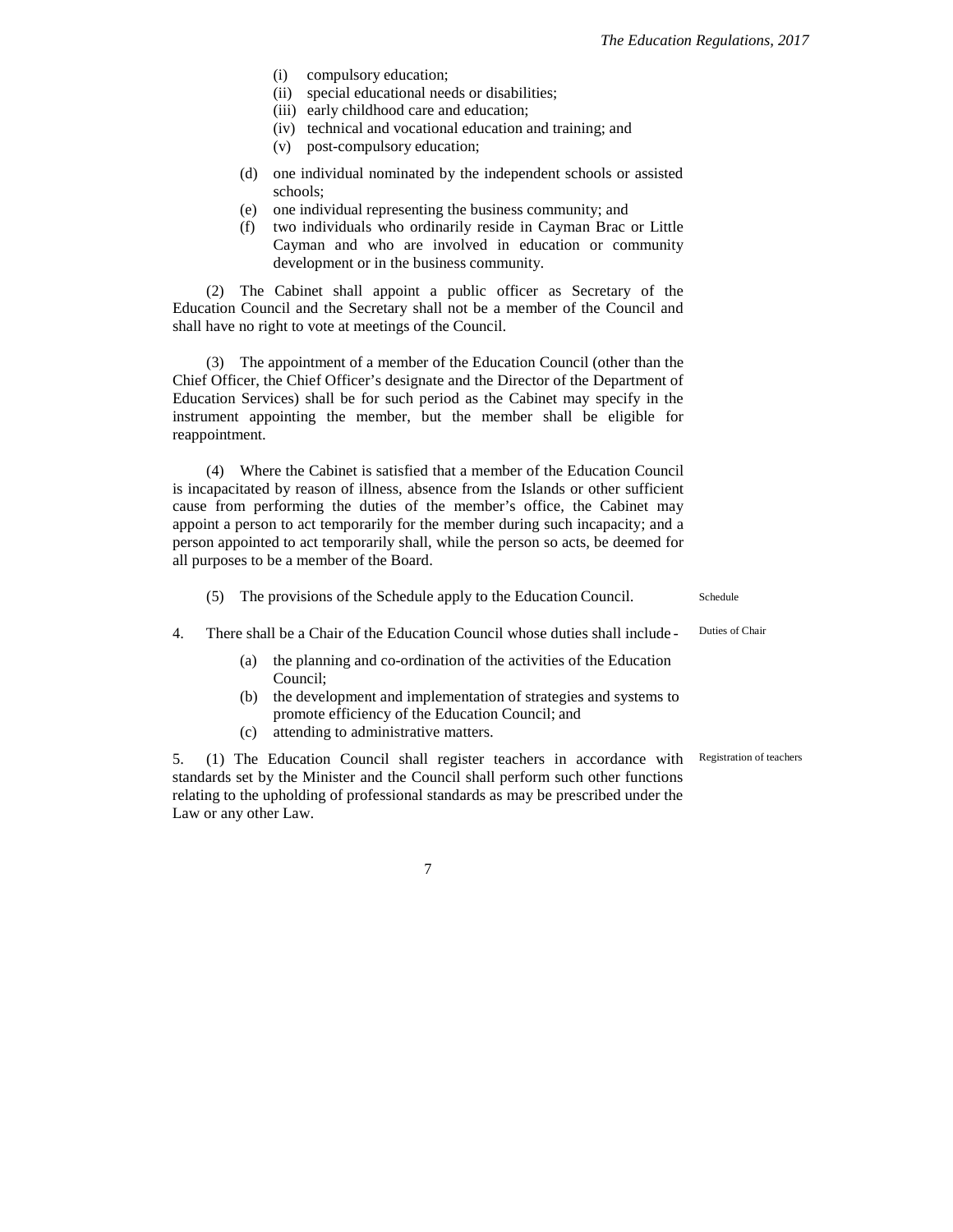(2) No person may be employed to work as a teacher unless the person is registered in accordance with the process carried out by the Department of Education Services; and each individual is responsible for the individual's registration and shall inform the Department of Education Services if there is a change in the individual's employment circumstances.

(3) The Chief Officer shall establish and maintain a register of teachers authorized to teach.

(4) The Education Council may cancel the registration of any teacher whose conduct is not in compliance with the standards set by the Minister as mentioned in paragraph (1)..

(5) The Education Council shall not exercise the power conferred on it under paragraph (4) before affording the person concerned an opportunity to be heard, at a meeting of the Council constituted for the purpose, in defence of any complaints or allegations which may be made against the person.

6. (1) A person, board or organization who wishes to operate an educational institution or institution providing educational support services shall make application to the Education Council for registration in accordance with Ministry's policies and guidelines.

(2) A person, board or organization who wishes to operate on more than one site shall apply for separate registration in respect of each site.

(3) A person, board or organization who wishes to change the location of an educational institution or institution providing educational support services shall apply for registration of the institution and be granted approval before relocating the institution and registration of the institution at the previous location shall be cancelled.

(4) The Education Council shall only review applications that have been completed and applicants shall be notified of a decision within sixty working days of receipt of the application.

Power of Education Council to regulate educational institutions and institutions providing educational support services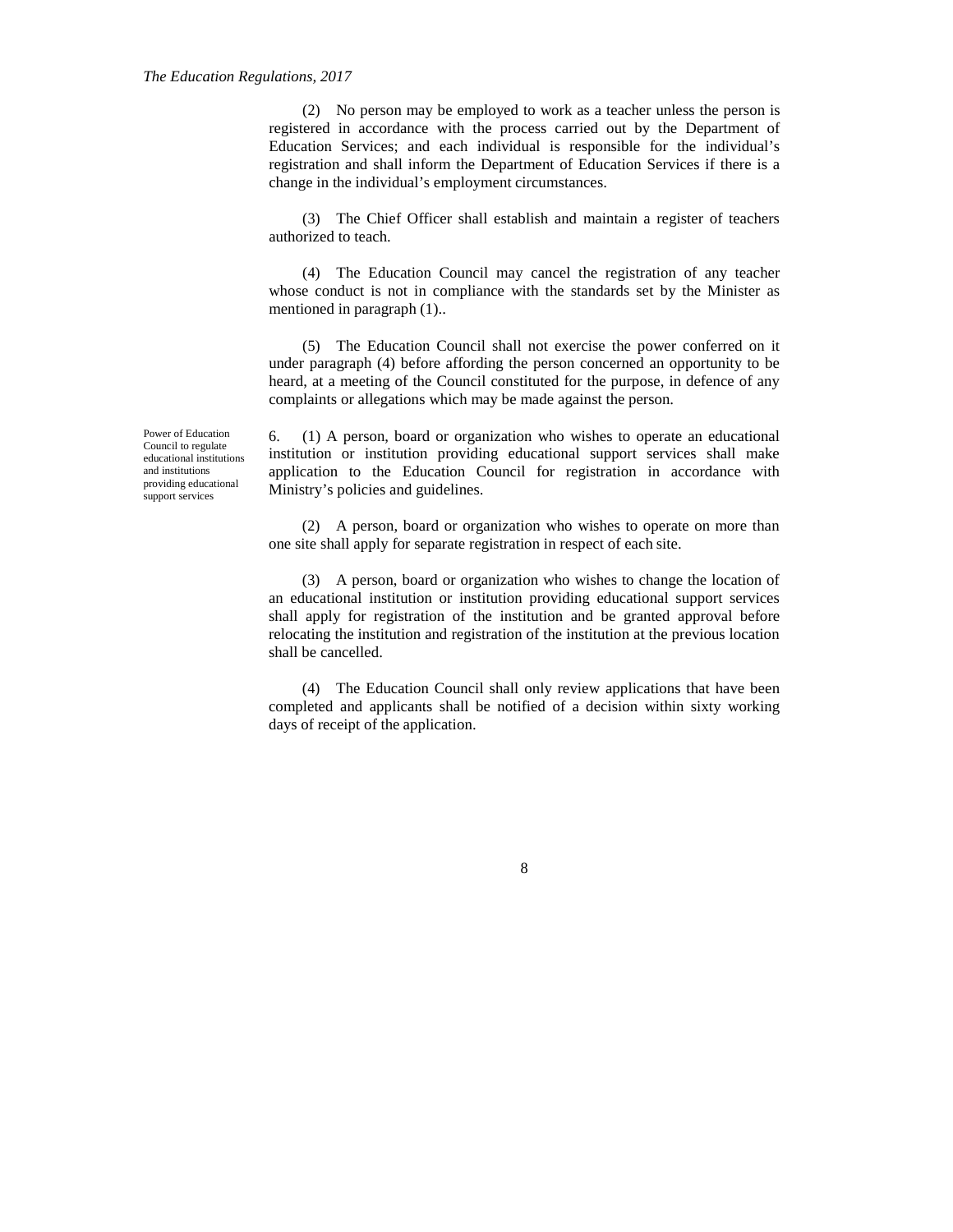## PART 3 – REGISTRATION OF EDUCATIONAL INSTITUTIONS AND INSTITUTIONS PROVIDING EDUCATIONAL SUPPORT SERVICES

7. (1) The Education Council shall register an educational institution or institution providing educational support services if in relation to an application the Council is satisfied that there is compliance with the following minimum requirements -

Application requirements re registration of educational institution or institution providing educational support services

- (a) the applicant is eighteen years of age or over;
- (b) where the applicant is an individual, the applicant has not been convicted in the Islands or outside the Islands of an offence which renders that person unsuitable to be associated with an educational institution or institution providing educational support services;
- (c) where the applicant is a company, none of its directors or in the case of another body of persons, none of its members, has been convicted in the Islands or outside the Islands of an offence referred to in subparagraph (b);
- (d) where a person is to be employed by the applicant or engaged (whether or not for payment) in the operation of the institution, that person has not been convicted of an offence referred to in subparagraph (b); and
- (e) the premises in which an educational institution or institution providing educational support services is to be operated meets the requirements set out in these Regulations, in any Law and in the Ministry's policies and guidelines.

(2) Where the registration of an educational institution or institution providing educational support services is approved by the Education Council, the Council shall, within thirty days after such approval, register the institution and issue a registration certificate to the institution in a form approved by the Minister.

(3) The operator of an educational institution or institution providing educational support services registered under this regulation shall ensure that a valid registration certificate issued to the institution under these Regulations is displayed in a conspicuous place on the premises of the institution and on the institution's official website.

(4) Registration under this regulation shall be valid for a period of three years from the date of issue of the registration certificate and an application for renewal in accordance with this Law and these Regulations shall be made no later than sixty days before the date of expiration of the registration certificate.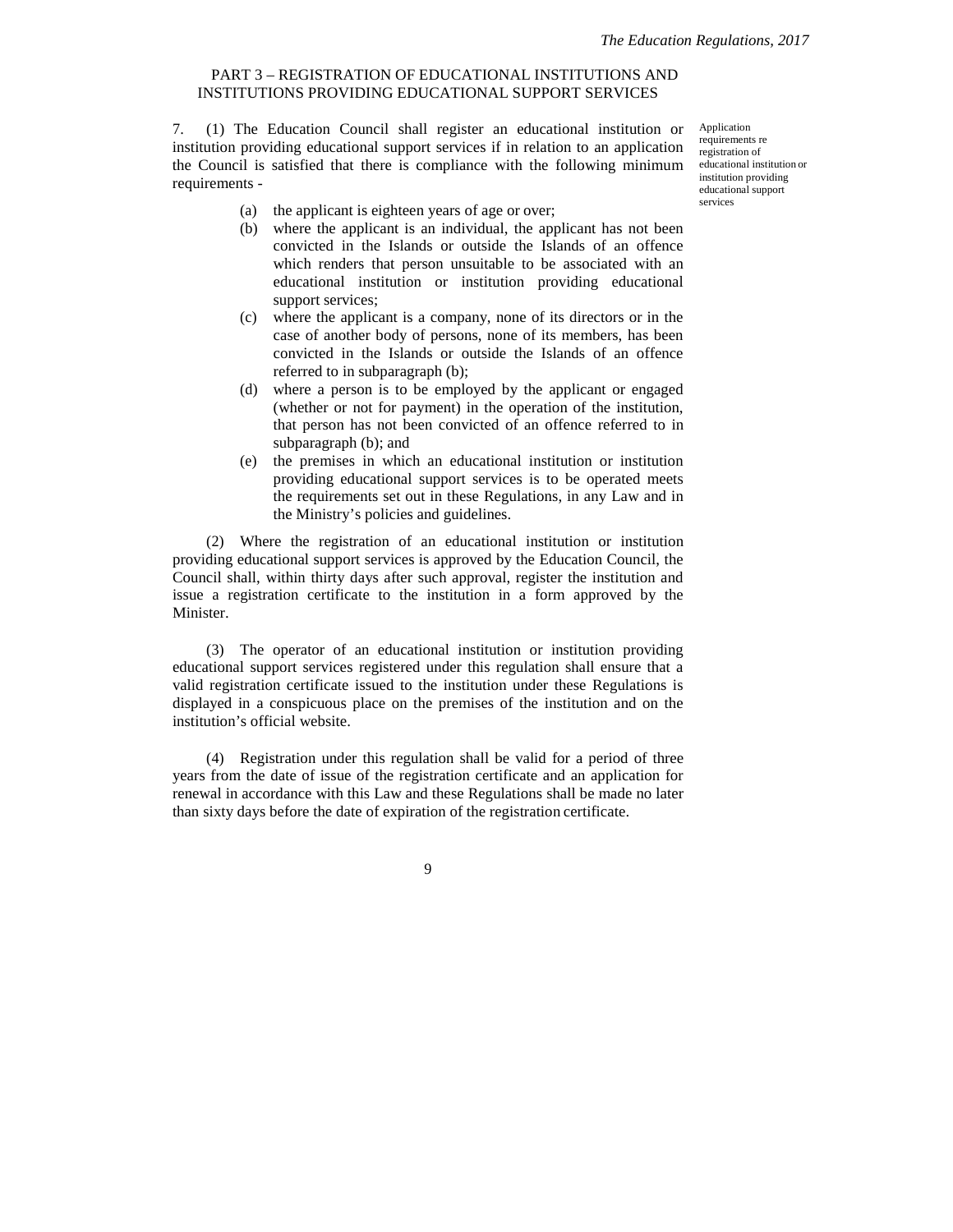(5) The owner or board of directors of an educational institution or institution providing educational support services shall maintain compliance with the Law and with the minimum requirements.

(6) If an educational institution or institution providing educational support services makes or has any changes to the original registration information, the institution shall submit the updated information as soon as the changes occur, unless the information relates to changes in programmes, curriculum or location which shall be approved by the Education Council prior to implementation.

(7) Educational institutions and institutions providing educational support services that are in existence at the date of commencement of the Law shall apply for registration in accordance with this regulation within one year of that date or at the time of expiration of registration, whichever is earlier.

Refusal of registration 8. (1) The Education Council may refuse the registration of an educational institution or institution providing educational support services if the Education Council is not satisfied that the application has complied with the minimum requirements.

> (2) Where an application is refused, the Education Council shall, within fifteen days of the refusal, notify the applicant in writing of the reason for the refusal.

> (3) Upon receipt of a notice under paragraph (2), the applicant may remedy the matters specified in the notice as the reason for denial of the application and resubmit the application to the Education Council in the manner prescribed by Education Council Guidelines and Ministry's policies and guidelines.

Register of educational institutions and institutions providing educational support services

9. The Chief Officer shall keep a register of all educational institutions and institutions providing educational support services registered under these Regulations and shall cause to be entered in the register in respect of every registered educational institution or institution providing educational support services -

- (a) the name of the educational institution or institution providing educational support services; and
- (b) such other particulars as the Chief Officer sees fit.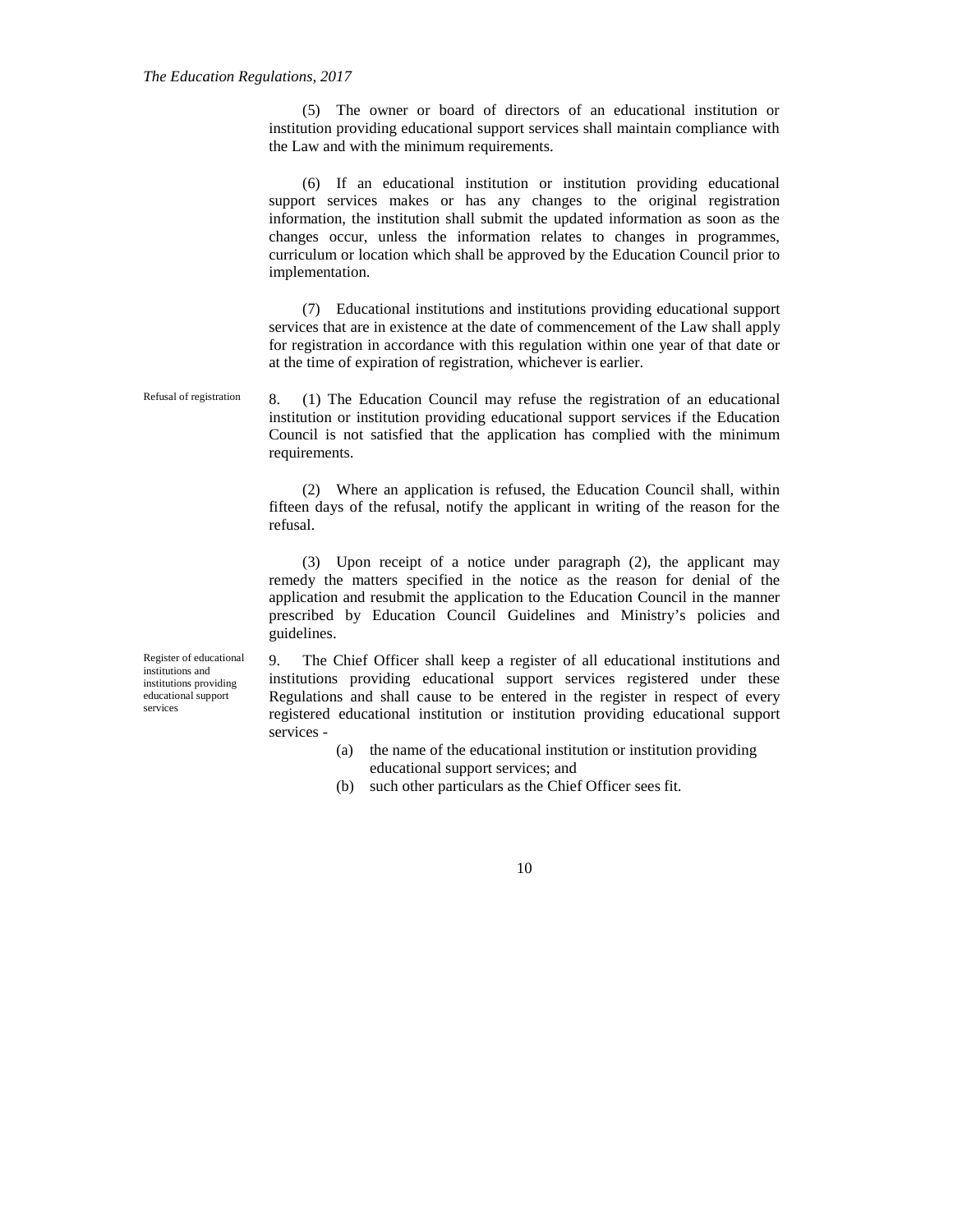10. An educational institution or institution providing educational support services that requires temporary relocation shall submit an application -

- (a) to the Education Council; or
- (b) in the event of an emergency, to such person as may be determined by the Chief Officer,

in accordance with the Ministry's policy and guidelines and the institution shall not relocate unless approval for the relocation has been granted by the Council or the Chief Officer.

- 11. (1) The owner or board of directors of an educational institution shall
	- (a) adhere to the framework for data collection established by the Ministry, including mandated data management systems; and
	- (b) keep and maintain accurate records of health and safety and good governance in relation to the educational institution or institution providing educational support services;

and the Minster, or a person authorized in writing by the Minister, may at any reasonable time access the records, upon a written request made by the Minister to the owner or board of directors.

- (2) Where
	- (a) the owner or board of directors of an educational institution or institution providing educational support services fails to adhere to the framework for data collection established by the Ministry or fails to make records available pursuant to a request under paragraph (1); or
	- (b) the educational institution or institution providing educational support services is found to be in arrears with inspections or not in compliance with requirements of good governance or health and safety agencies the Education Council may-
		- (i) , by notice in writing, give the educational institution or institution providing educational support services a timeline to remedy the concern specified in the notice;
		- (ii) suspend the registration of the educational institution or institution providing educational support services and direct that no person is to attend the educational institution or institution providing educational support services until the concern specified in the Education Council's notice is remedied and a favourable inspection report submitted to the Ministry; or

11

Maintenance of records

Temporary relocation of educational institutions or institutions providing educational support services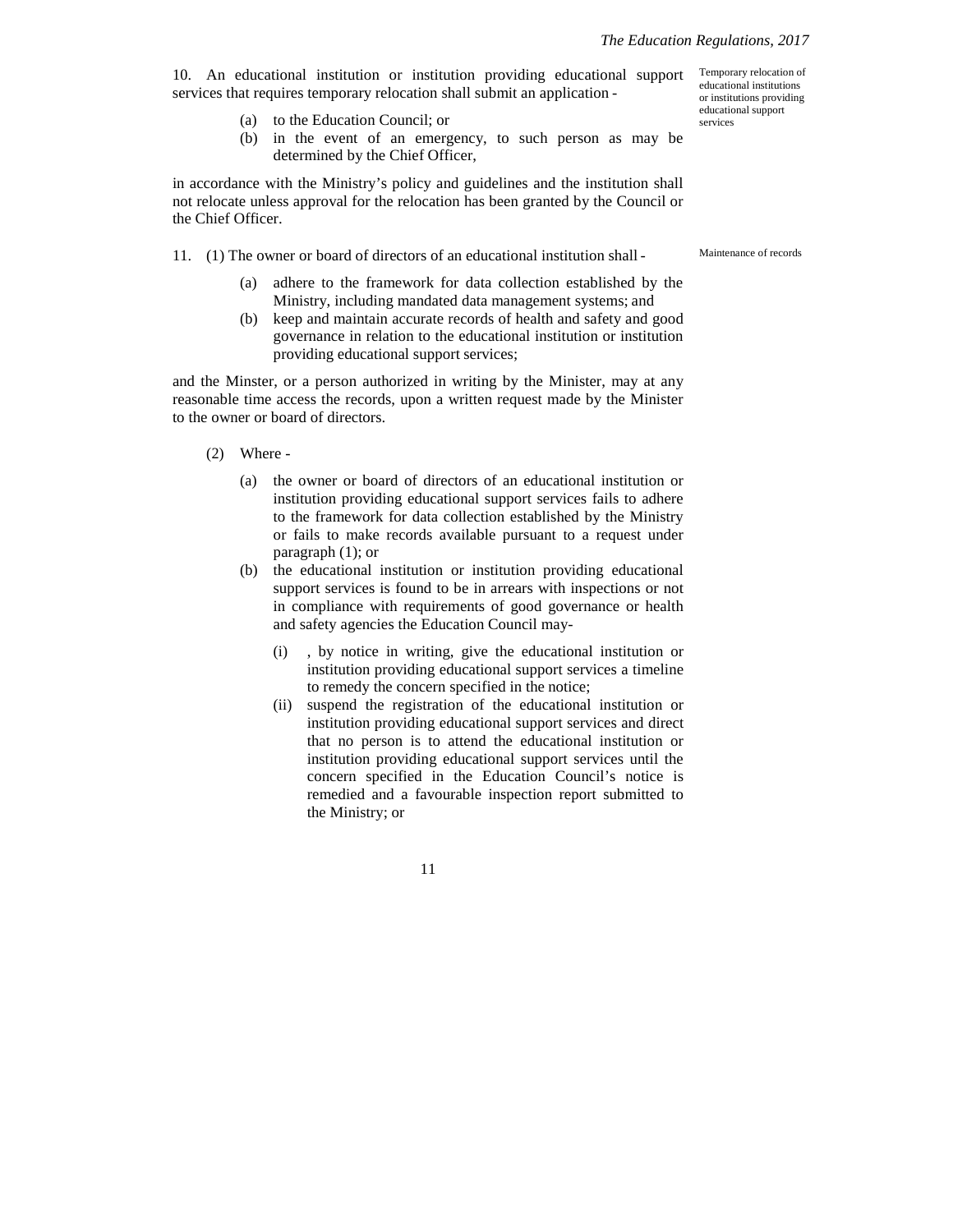(iii) cancel the registration of the educational institution or institution providing educational support services and immediately cause no person to attend the educational institution or institution providing educational support services.

Complaints 12. (1) A person may make a complaint in writing to the Chief Officer if that person has reason to believe that an educational institution or institution providing educational support services or the owner, the board of directors or the operator of an educational institution or institution providing educational support services has contravened the Law or these Regulations.

> (2) Upon receiving a complaint under paragraph (1), the Chief Officer shall deal with the complaint expeditiously and in accordance with the Ministry's policies and guidelines.

> 13. (1) Where any of the requirements for renewal of registration are not complied with, the Education Council may -

- (a) give the educational institution or institution providing educational support services a timeline to comply;
- (b) suspend the registration of the educational institution or institution providing educational support services and direct that no person shall attend the educational institution or institution providing educational support services until the educational institution or institution providing educational support services has complied and a favourable inspection report has been submitted to the Ministry; or
- (c) cancel the registration of the educational institution or institution providing educational support services and immediately direct that no person shall attend the educational institution or institution providing educational support services.

(2) The Education Council shall cancel registration of an educational institution or institution providing educational support services in the event that the educational institution or institution providing educational support services relocates and the owner or board of governors shall make a new application for registration at the new location.

(3) Suspension or cancellation of registration may be made in any event and at any time where the educational institution or institution providing educational support services is shown to have not met minimum standards

12

Suspension and

cancellation of registrations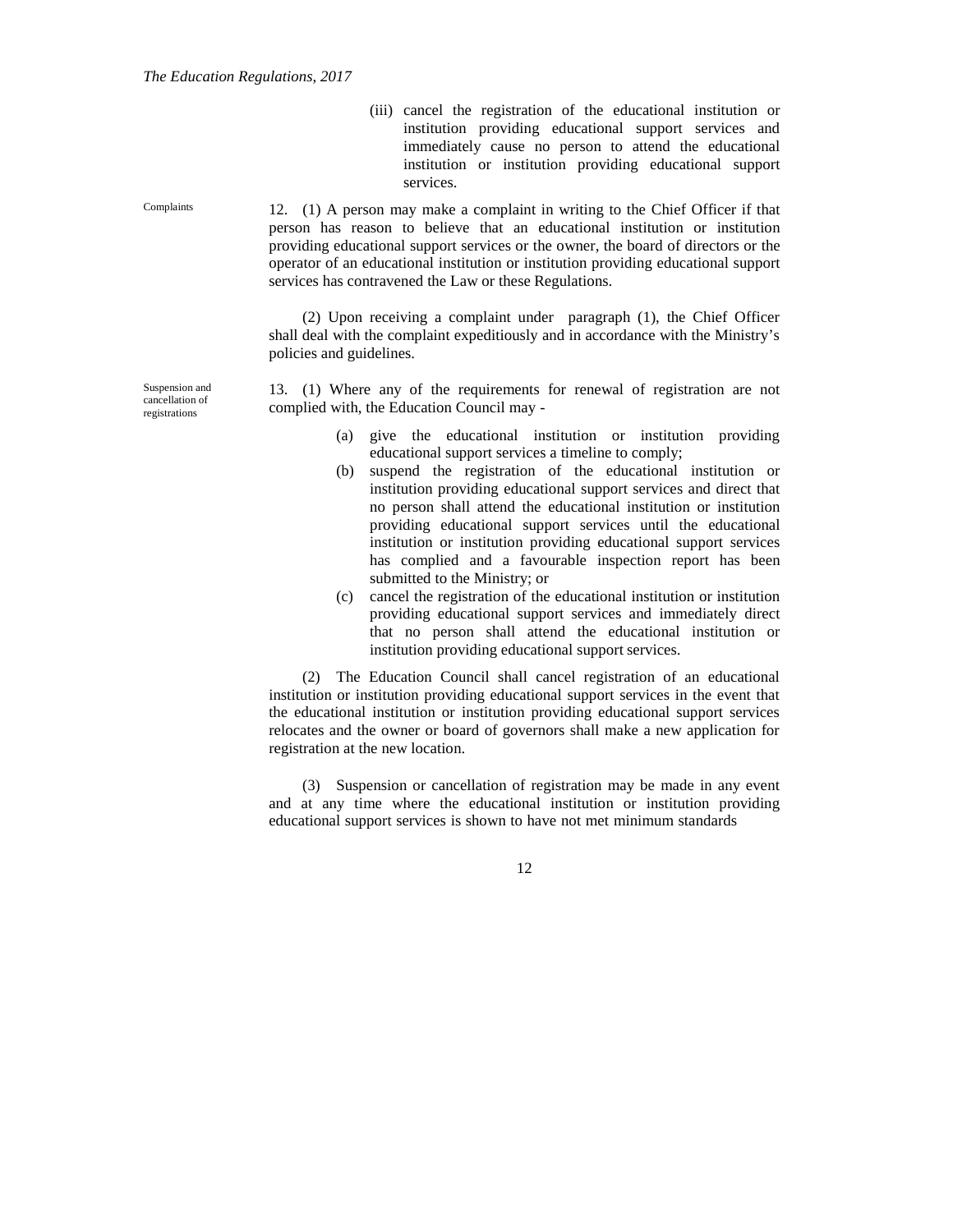required under the Law, these Regulations, Education Council Guidelines and Ministry's policies and guidelines.

(4) Public notice shall be made regarding the registration status of each educational institution or institution providing educational support services in such manner and at such time as may be decided by the Minister.

14. (1) Notices relating to an educational institution or institution providing educational support services shall be directed to the owner of the educational institution or educational support service and shall be hand delivered or sent by registered mail.

(2) Notices of refusal or suspension of registration shall include the reason for the refusal or suspension, as well as the necessary remedies and timelines.

(3) Notices of cancellation of registration shall include the reasons for the cancellation, the timeline for the closure of the relevant educational institution or institution providing educational support services, instructions on the process of appeal, and any other information the Education Council sees fit.

## PART 4 - ATTENDANCE, ADMISSIONS, TRANSFERS AND RECORDS OF **STUDENTS**

15. There shall be appointed under the general powers provided under the Public Service Management Law (2013 Revision), school attendance officers to assist in the enforcement of the compulsory attendance provisions of these Regulations.

16. (1) A school attendance officer shall be responsible for the enforcement of compulsory attendance at school of all children of compulsory school age.

(2) A school attendance officer shall -

- (a) report each school term to the Chief Officer or the Chief Officer's designate;
- (b) perform the officer's duties under the direction and supervision of the Chief Officer or the Chief Officer's designate;
- (c) inquire into every suspected case of unlawful failure to attend school within the officer's knowledge or when requested to do so by the Chief Officer, the Chief Officer's designate or the school leader of a school; and
- (d) give -

Notice of refusal, suspension or cancellation of registration

School-attendance **o**fficers (2013 Revision)

Responsibility of school attendance officers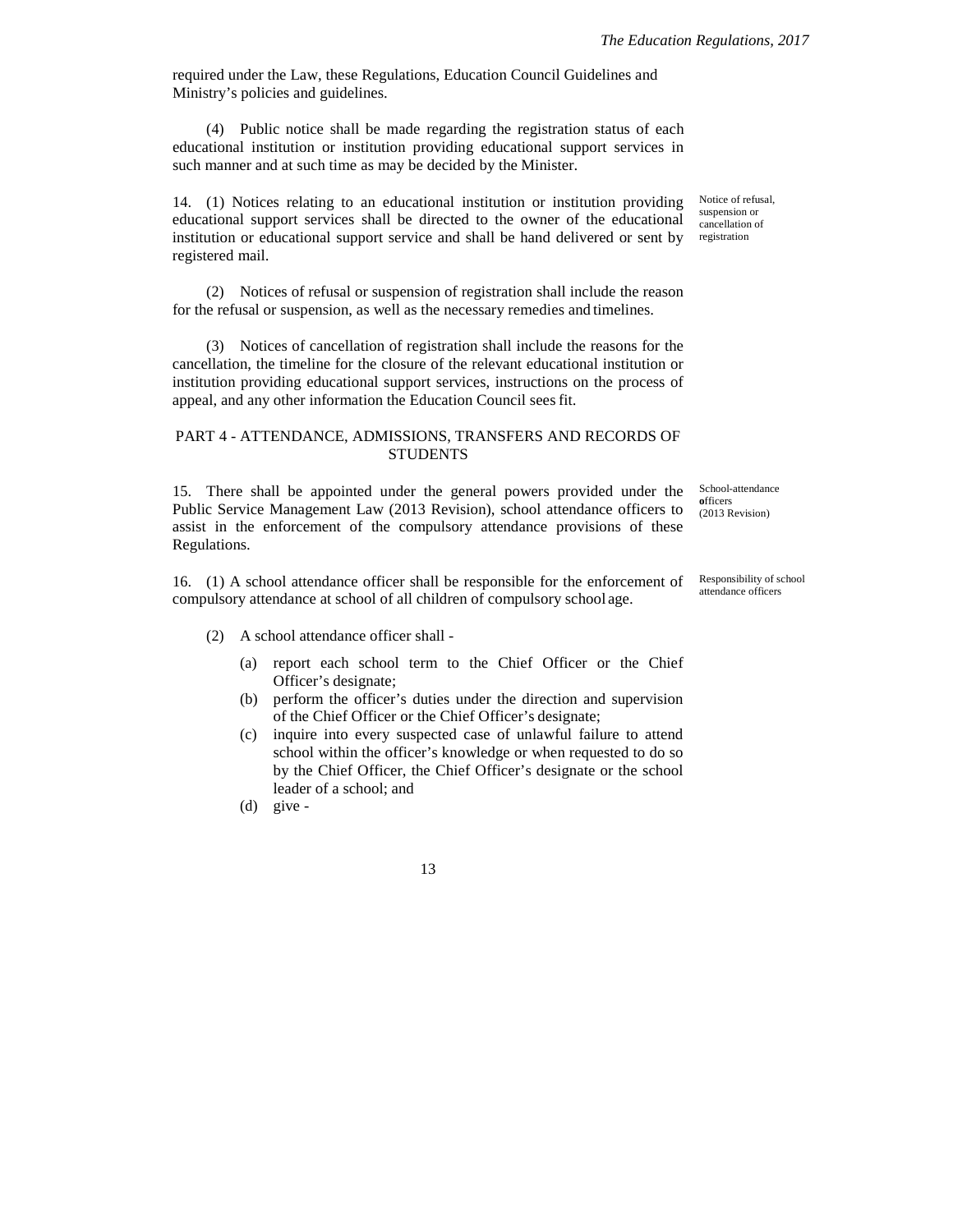- (i) written warning of the consequences of failure to attend school to the parent or legal guardian of the child who is not attending school; and
- (ii) written notice to the parent or legal guardian to cause the child to attend school forthwith.

17. For the purposes of regulation16, a school attendance officer who has reasonable cause to believe that a person is in contravention of this Law may make a report to a constable who may, for the purpose of investigating the report -

- (a) enter premises and make such inquiries as are necessary to determine whether the Law and the Regulations are being complied with in relation to a child of compulsory school age, and which premises the school attendance officer has reasonable cause to believe the child is frequenting, visiting, residing or is employed on; and
- (b) stop and question any child who appears to be of compulsory school age but is not at school concerning -
	- (i) the child's age;
	- (ii) the child's name and address;
	- (iii) the school at which the child is registered;
	- (iv) the reason for the child's absence from school; and
	- (v) any other matter relevant to the inquiries referred to in paragraph (a).

Offences against school attendance officers

18. A person who -

- (a) assaults, obstructs, or uses insulting, abusive or indecent language to -
	- (i) a school attendance officer in the execution of the officer's duties; or
	- (ii) any other person executing a duty imposed on that other person by the Law in relation to the attendance of a child at school;
- (b) being a parent or legal guardian fails, without reasonable cause, having been requested by a school attendance officer to give any information concerning -
	- (i) the name, age, residence, parent or legal guardian, enrolment or attendance of a child at school; or
	- (ii) any other matter, relevant to the attendance of a child at school; or

14

Power to enter premises and question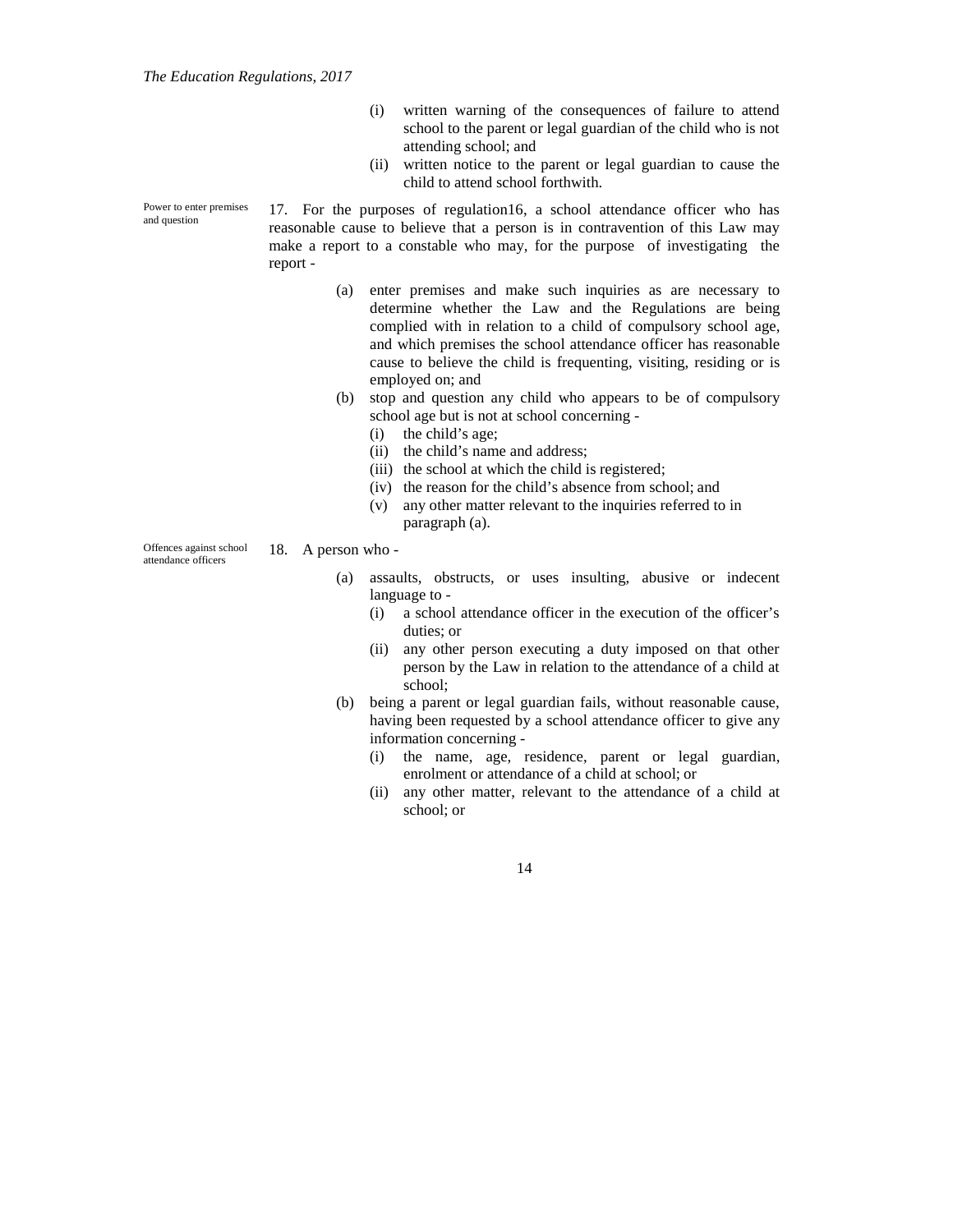(c) gives to a school attendance officer, knowing it to be false or misleading, any information concerning any matter mentioned in paragraph (b),

commits an offence and is liable on summary conviction to imprisonment for a term of six months.

- 19. Every school leader of a school shall
	- (a) report to the school attendance officer in the manner set out in the Ministry's policies and guidelines, the names, ages and home addresses of all pupils of compulsory age who have not attended school as required, and the number of sessions missed;
	- (b) furnish the Director of the Department of Education Services with such other information as the Director of the Department of Education Services requires for the enforcement of compulsory education; and
	- (c) report to the Director of the Department of Education Services cases of suspension and exclusion.
- 20. No child shall be admitted to a school unless at the time of such admission
	- (a) the child is accompanied by a parent or legal guardian or a responsible person over the age of eighteen years who has been authorized by a parent or legal guardian to represent the parent or legal guardian;
	- (b) the person accompanying the child brings a birth certificate giving the information required for the Student Register referred to in regulation27;
	- (c) in a Government school, the child shall have attained compulsory school age or will attain that age by the first day of September of that same school year; and
	- (d) a certificate issued by a registered medical practitioner or the Cayman Islands Health Services Authority established under section 3 of the Health Services Authority Law (2016 Revision) is produced indicating that the child has been immunized by the Medical Officer of Health, and is otherwise medically fit to attend school.

21. Subject to the approval of the Director of Education Services, a student who seeks to transfer from one Government school to another shall not be admitted to that other school except after consultation between the current school leader and the receiving school leader concerning the availability of a place in the receiving school.

15

Reports by school leaders

Mode of admission

(2016 Revision)

Transfer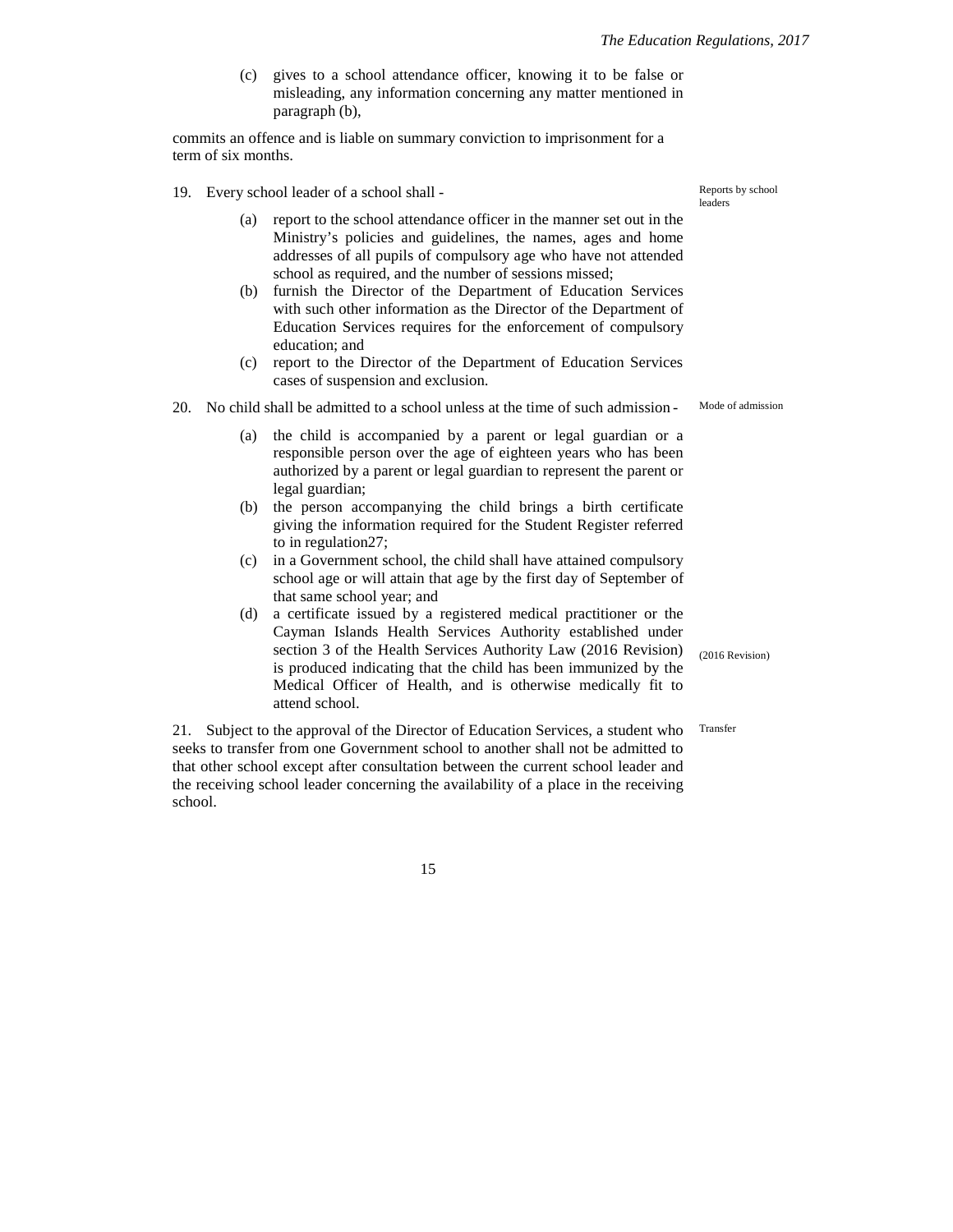## *The Education Regulations, 2017*

| Temporary or permanent<br>closing of schools | 22. (1) Where a school is temporarily or permanently closed, the Minister<br>may, within reason, make or cause to be made alternative educational provision<br>for the students affected by the closure.                                                                                                       |
|----------------------------------------------|----------------------------------------------------------------------------------------------------------------------------------------------------------------------------------------------------------------------------------------------------------------------------------------------------------------|
|                                              | (2) The powers conferred on the Minister by this regulation are in addition<br>to any powers conferred in any other Law.                                                                                                                                                                                       |
| Zoning of schools                            | (1) The Chief Officer shall establish and maintain a scheme of zoning for<br>23.<br>the admission and transfer of students to Government schools, whether primary<br>or secondary.                                                                                                                             |
|                                              | The scheme of zoning shall link the place of residence of the student<br>(2)<br>and the location of the school of attendance.                                                                                                                                                                                  |
|                                              | Residency of a student shall be determined by the residency of the<br>(3)<br>student's parent or legal guardian.                                                                                                                                                                                               |
| Compulsory school age<br>and offences        | 24. (1) Subject to the Law and paragraph (2), a person who employs a child of<br>compulsory school age to work during school hours commits an offence and is<br>liable on summary conviction to a fine of two thousand dollars.                                                                                |
|                                              | (2) If a body corporate contravenes paragraph (1), in addition to the body<br>corporate, every director and officer of the body corporate, who authorizes,<br>permits or acquiesces in such contravention commits an offence and is liable on<br>summary conviction to the same penalty as the body corporate. |
| Student reports                              | 25. (1) Every school shall provide to the parent or legal guardian of a student<br>periodic reports on the student's academic performance, attendance and conduct,<br>in accordance with Ministry's policies and guidelines.                                                                                   |
|                                              | (2) For Government schools, the report referred to in paragraph (1) shall<br>be in such form and contain such information as the Director of the Department<br>of Education Services may determine.                                                                                                            |
| Student records                              | (1) Every school leader shall, in accordance with Ministry's policies and<br>26.<br>guidelines, establish and maintain a confidential student record for each student<br>enrolled in the school managed by the school leader.                                                                                  |
|                                              | The following persons may examine a student's record or on paying<br>(2)                                                                                                                                                                                                                                       |

16

the prescribed fee request a certified copy of a student's record -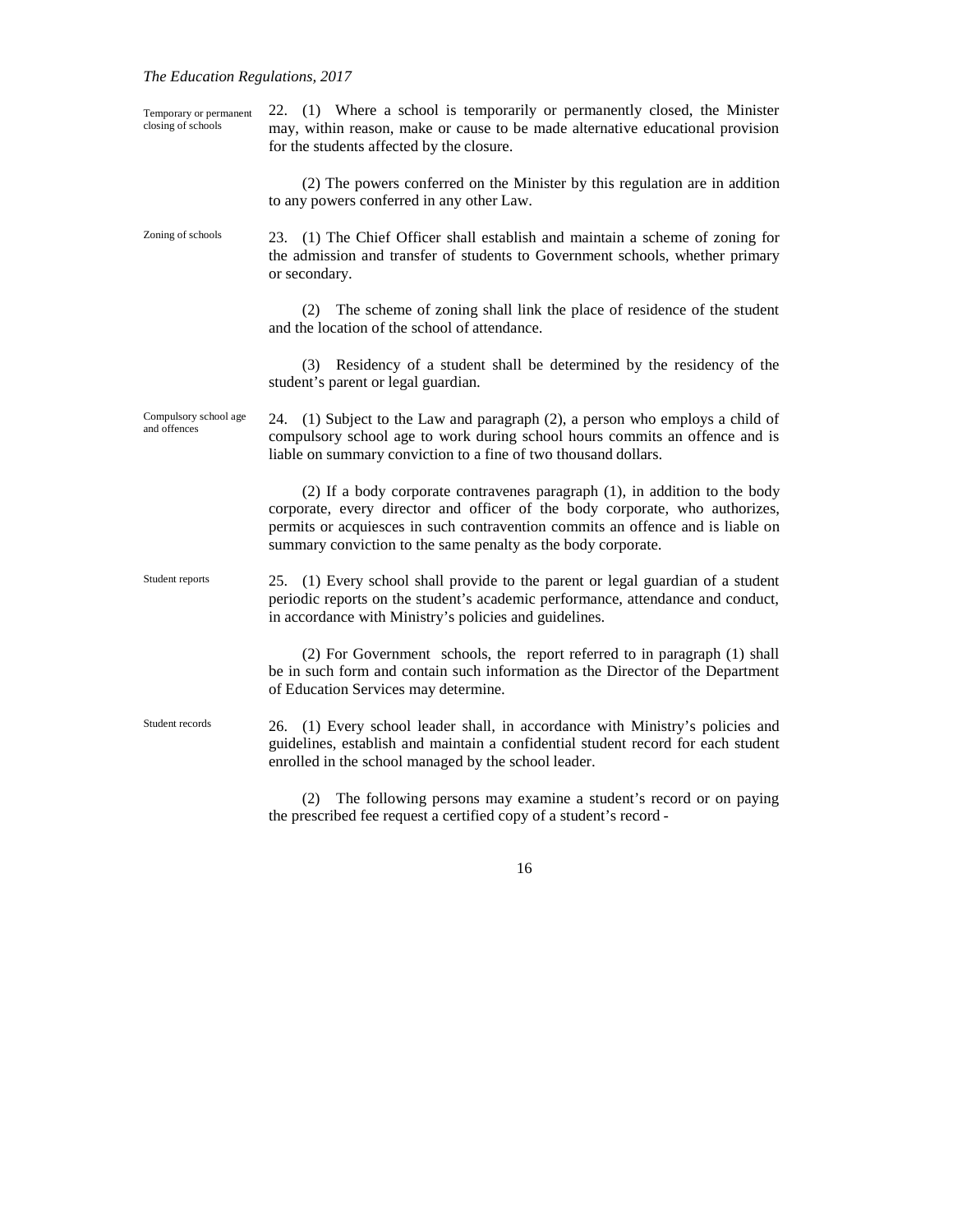- (a) the parent or legal guardian of a student regardless of the age of the student; or
- (b) a student who is eighteen years of age or older.

(3) Subject to paragraph (2), a student's record is only for the information and use of the school, the Schools' Inspectorate, and Education Department officials as required for the performance of their functions and is not available to any other person or institution without the written permission of the parent or legal guardian or, where the student is eighteen years of age or older, the student and a parent or legal guardian.

(4) Persons who contribute information to a student's record are exempt from any liability with respect to providing that information if those persons, in providing the information, acted -

- (a) in good faith;
- (b) within the scope of their duties and responsibilities; and
- (c) with reasonable care.

(5) If, on examining a student's record pursuant to paragraph (2), a person is of the opinion that the student's record contains inaccurate or incomplete information, that person may request the school leader to rectify the record.

(6) Where the school leader refuses to rectify the record when so requested under paragraph (5), the person who has requested the rectification may, within fourteen days of the refusal, refer the matter to the Director of the Department of Education Services or board of governors who shall review the request and provide directions in writing to the school leader stating reasons; and a copy of the directions shall be given to the person who referred the matter.

(7) A person who discloses information from a student's record in contravention of paragraph (6) commits an offence and is liable on summary conviction to a fine of one thousand dollars.

27. The school leader of a school shall, in accordance with Ministry's policies and guidelines, maintain a register of students which shall be known as the Student Register. Student Register

28. (1) An educational institution, person or organization may give home school provision for a maximum of five children. Home schooling

(2) An educational institution, person or organization that intends to give home school provision for six or more children shall apply to the Education Council to operate a school or other educational institution, and the institution,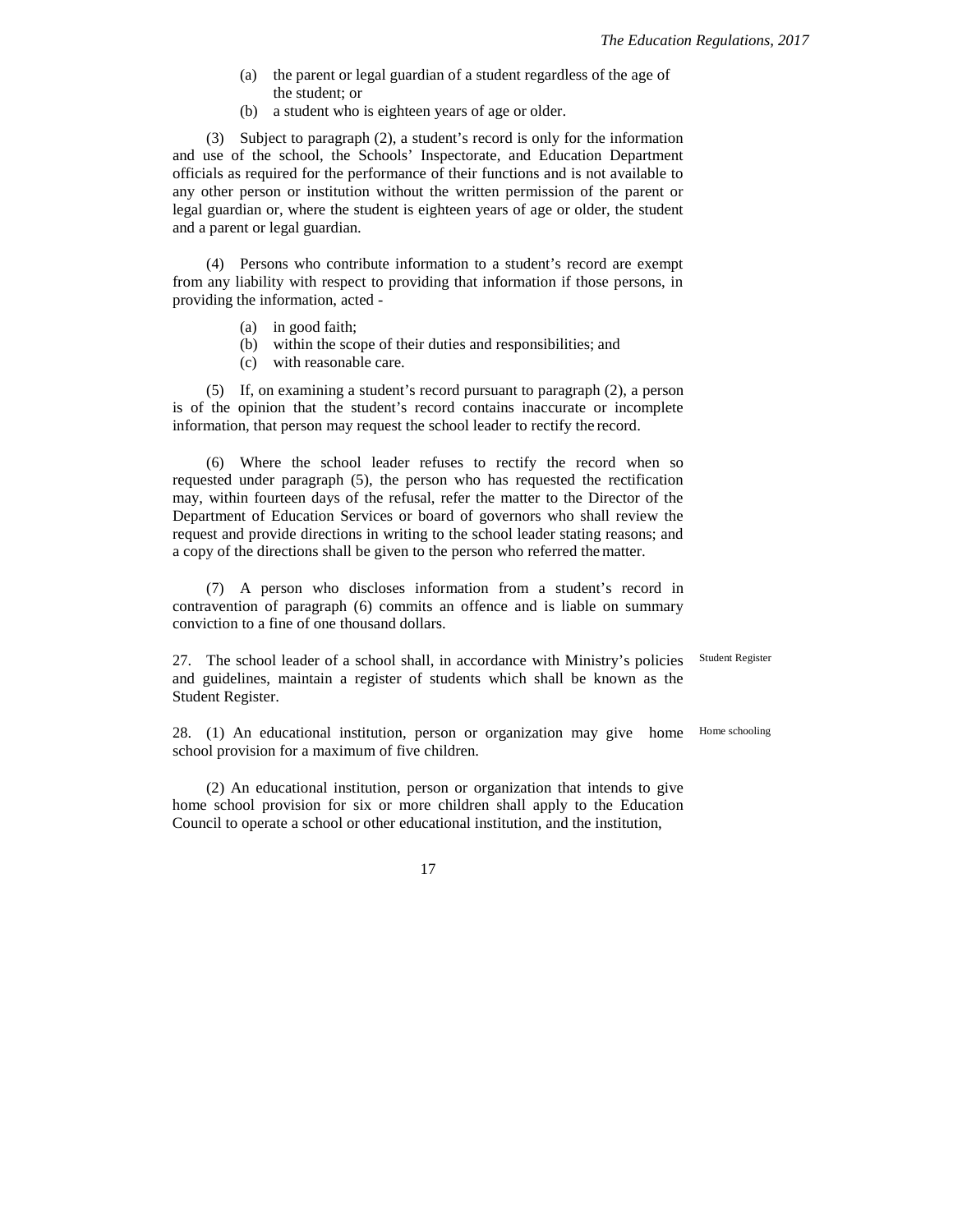person or organization shall not so operate unless the relevant approval has been granted. Educational stages Curriculum Students with statements of special educational needs Disapplication of curriculum Curriculum Review of curriculum PART 5 - CURRICULUM AND ASSESSMENT OF STUDENTS 29. The educational stages and general age ranges are - (a) early childhood care and education (from birth to 4 years); (b) primary (from 5 to 11 years); (c) middle secondary (from 11 to 14 years); (d) upper secondary (from 14 to 17 year); and (e) tertiary (post-compulsory) (16 years of age and older). 30. (1) The mandatory subjects for the primary and middle secondary educational stages are as set out in the Law. (2) In Government schools, the Curriculum shall be comprised of the following additional mandatory subjects - (a) for the middle secondary educational stage, a modern foreign language; (b) for the middle secondary and upper secondary educational stages, work readiness education and personal, social, and moral education. (3) Government schools shall deliver programmes for optional subjects according to guidelines approved by the Chief Officer. 31. Any special educational provision for a student specified in a statement of eligibility may include provision to help ensure that appropriate accommodations or modifications are offered to the student in order that the student may attend school, have every opportunity to access the curriculum and assessments, achieve full potential and participate with all other students in the life of the school. 32. The curriculum may be disapplied for individual students with approval from the Chief Officer based on criteria specified in writing by theMinistry. 33. The Chief Officer may establish minimum periods of time to be allocated to the teaching of any programme of study, for each of the mandatory subjects during each educational stage. 34. The Minister shall, when the Minister thinks it necessary or expedient, direct the Chief Officer to make arrangements for the review of the Curriculum for Government schools.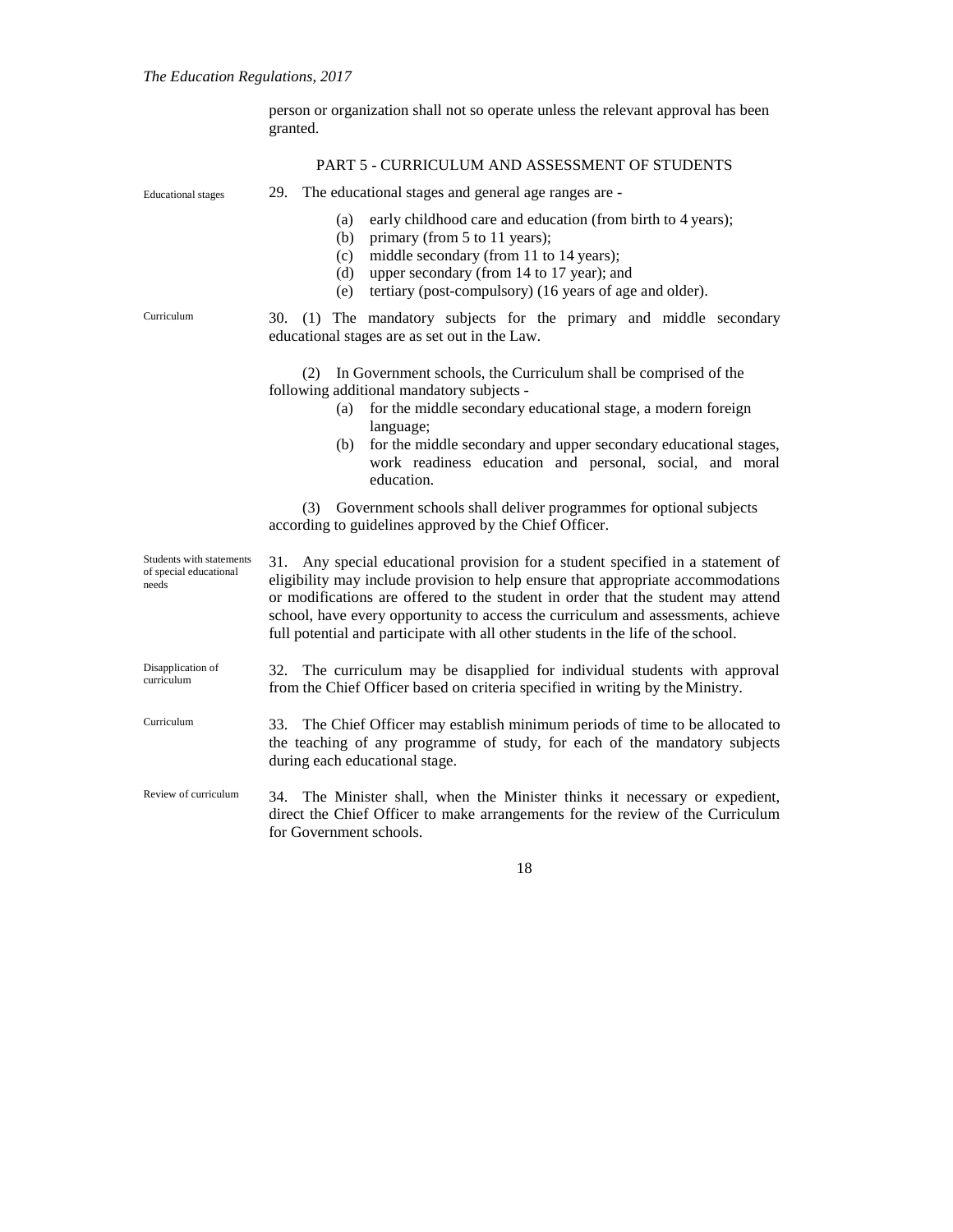35. (1) The Chief Officer may make arrangements, to assess students in all schools in accordance with the Ministry's policy and guidelines. National assessments

(2) The Director of the Department of Education Services in relation to Government schools and each governing body in relation to assisted schools or independent schools shall ensure that all students are assessed, and that the results are analyzed and reported to the Minister, in accordance with Ministry's policies and guidelines.

#### PART 6 - QUALITY ASSURANCE

36. (1) The Director of the Office of Education Standards shall -

Quality assurance

- (a) select suitably qualified persons to be inspectors in the inspection teams;
- (b) develop a Quality Assurance Handbook that guides the inspectors; and
- (c) present a quality assurance report to the Minister and Chief Officer on the results of the quality assurance for each educational institution that includes -
	- (i) general information about the institution;
	- (ii) how effective the institution has been in the provision of leadership and management;
	- (iii) how effective the institution has been in providing for children's personal development;
	- (iv) how effective the institution has been in the provision of education and the impact on children's learning and development and the education standards achieved;
	- (v) how effective the institution has been in the provision of health, safety and welfare;
	- (vi) any issues about the quality of education provision and the immediate actions required by the institution to remedy the issues;
	- (vii) the recommendations for improvement for the institution in accordance with the criteria set by the Minister;
	- (viii) recommendations regarding an action plan to remedy the shortcomings of the institution concerned; and
	- (ix) the time scale in which the actions and recommendations are to be taken;

and the final quality assurance reports shall be presented to Cabinet and thereafter published on a Cayman Islands Government website, together with a copy of the institution's action plan and any progress reports.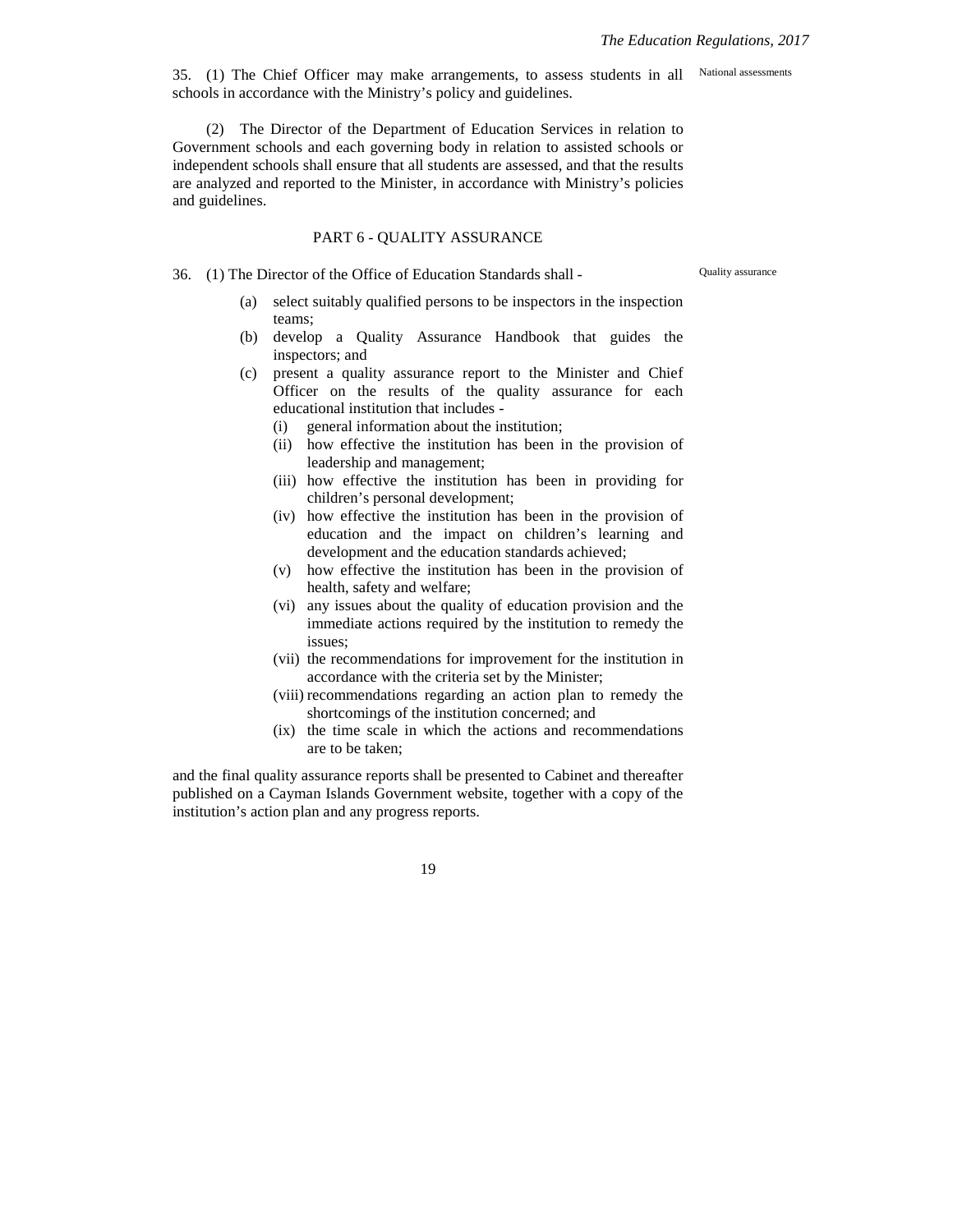(2) The Director of the Office of Education Standards shall present a report at least annually to the Minister and Chief Officer on the overall outcome of the quality assurances of educational institutions that includes a summary of-

|                                                                           | the national scope of improvement of the year inspected;<br>(a)                                                                                                                                                                                                                                                                                                                                |
|---------------------------------------------------------------------------|------------------------------------------------------------------------------------------------------------------------------------------------------------------------------------------------------------------------------------------------------------------------------------------------------------------------------------------------------------------------------------------------|
|                                                                           | the educational findings from the quality assurances on the<br>(b)                                                                                                                                                                                                                                                                                                                             |
|                                                                           | effectiveness of the institutions inspected;                                                                                                                                                                                                                                                                                                                                                   |
|                                                                           | the issues and trends within the recommendations made to<br>(c)                                                                                                                                                                                                                                                                                                                                |
|                                                                           | institutions;                                                                                                                                                                                                                                                                                                                                                                                  |
|                                                                           | (d)<br>progress against the recommendations made in<br>quality<br>assurances:                                                                                                                                                                                                                                                                                                                  |
|                                                                           | next steps to remediation for institutions that require immediate<br>(e)<br>actions;                                                                                                                                                                                                                                                                                                           |
|                                                                           | a schedule of revisits to check that compliance issues are<br>(f)<br>remedied and to identify the progress that has been made; and                                                                                                                                                                                                                                                             |
|                                                                           | recommendations to the Minister on the support required for<br>(g)<br>improvement, and policy issues arising.                                                                                                                                                                                                                                                                                  |
|                                                                           | PART 7 FUNDING                                                                                                                                                                                                                                                                                                                                                                                 |
| Access to funding -<br>assisted schools                                   | 37. Grants, subsidies and any other form of assistance to assisted schools or<br>entities that are to become assisted schools shall be made and accessed in<br>accordance with the Ministry's policy and guidelines.                                                                                                                                                                           |
| Access to funding -<br>technical and vocational<br>education and training | 38. Grants, subsidies and any other form of assistance for technical and<br>vocational education and training shall be made and accessed in accordance with<br>the Ministry's policy and guidelines in respect of institutions approved and<br>registered by the Education Council.                                                                                                            |
|                                                                           | PART 8 - POST COMPULSORY EDUCATION AND TRAINING                                                                                                                                                                                                                                                                                                                                                |
| Qualifications of<br>teaching and training<br>staff                       | 39. The governing body, owner or person responsible for executive decision<br>making of an educational institution shall provide to the Chief Officer or the<br>Chief Officer's designate proof that all post compulsory teaching and training<br>members of staff meet the minimal educational and qualification standards<br>approved by the Chief Officer or the Chief Officer's designate. |
| Programme standards                                                       | 40. (1) A programme at a tertiary institution shall be taught in accordance<br>with the accreditation or certification standards of the institution as approved<br>through registration of the institution.                                                                                                                                                                                    |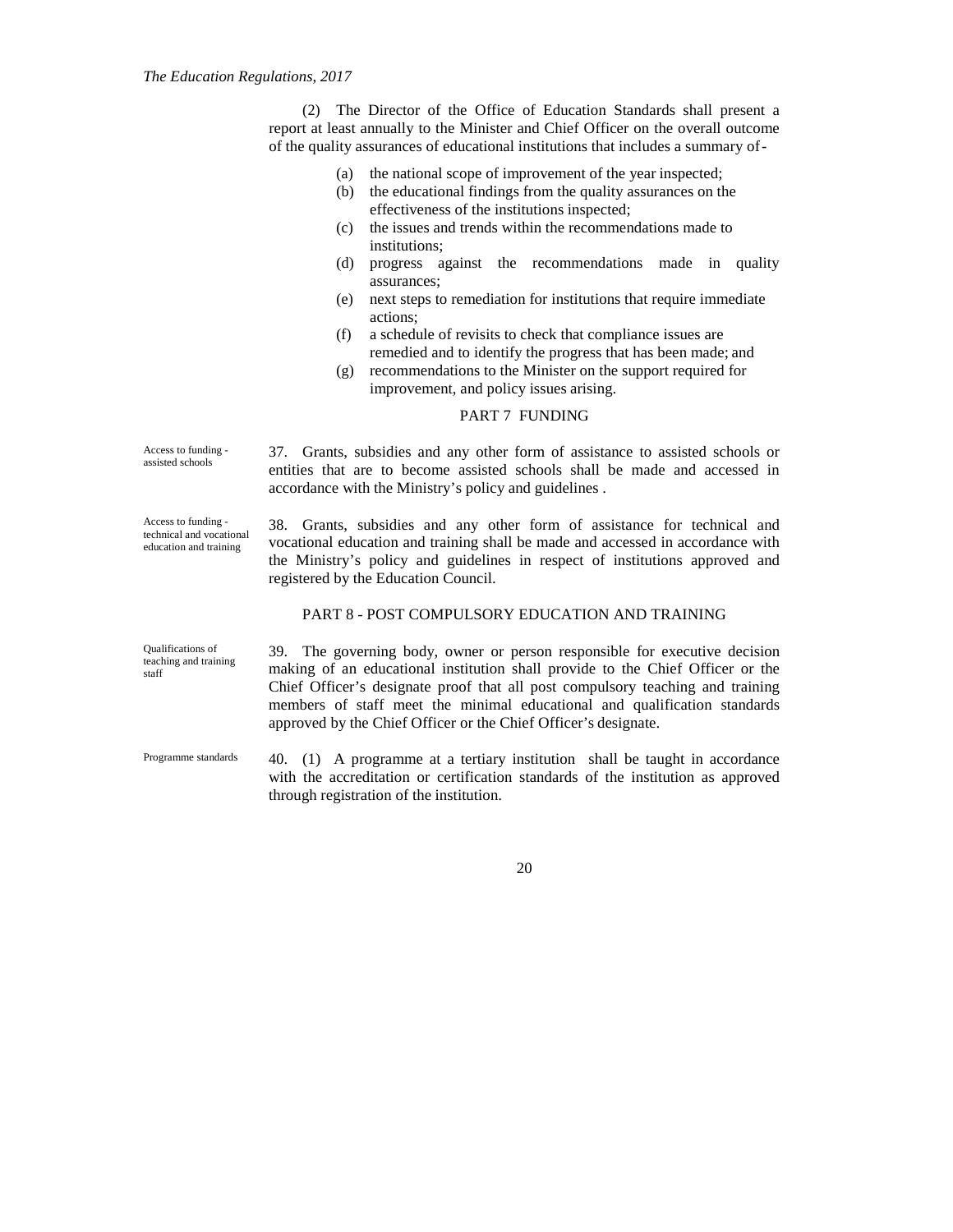(2) A programme at a post-compulsory training institution shall be taught in accordance with the accreditation or certification standards of the programme as approved through registration of the institution.

41. A post compulsory institution shall provide periodic reports to the Chief Officer in respect of - Reports

- (a) the achievement of learning outcomes for its curricular programmes;
- (b) the evaluation of graduate success through the use of indicators such as employment rates and admission rates to advanced degree programmes; and
- (c) the evaluation of educational improvement through the use of indicators such as student retention, persistence and completion of programmes,

in accordance with the Ministry's policies and guidelines.

### PART 9 - EARLY CHILDHOOD CARE AND EDUCATION CENTRES

42. This Part applies to early childhood care and education centres.

Application of Part 9

43. (1) The Cayman Islands Early Years Curriculum Framework, or any curriculum approved by the Education Council, shall be implemented by early childhood care and education centres through the provision of a programme that caters to the needs of each child and ensures the conditions exist within the early childhood care and education centre for the development of -

- (a) a healthy, strong and well-adjusted child;
- (b) a child who is able to communicate effectively;
- (c) a child who values the child's culture and that of others;
- (d) a critical thinker and an independent learner;
- (e) a child who is self-respecting, respects others and the environment; and
- (f) a resilient child.

(2) An early childhood care and education centre shall provide a safe, nurturing and caring environment for children, where interaction is meaningful and engaging to enhance children's learning and holistic development, and promotes positive reciprocal relationships

44. Any funding provided to early childhood care and education centres and for the attendance at such centres shall be in accordance with policies governing the funding and shall go through the oversight process as set out in the Ministry's policy and guidelines. Funding

21

Curriculum and programme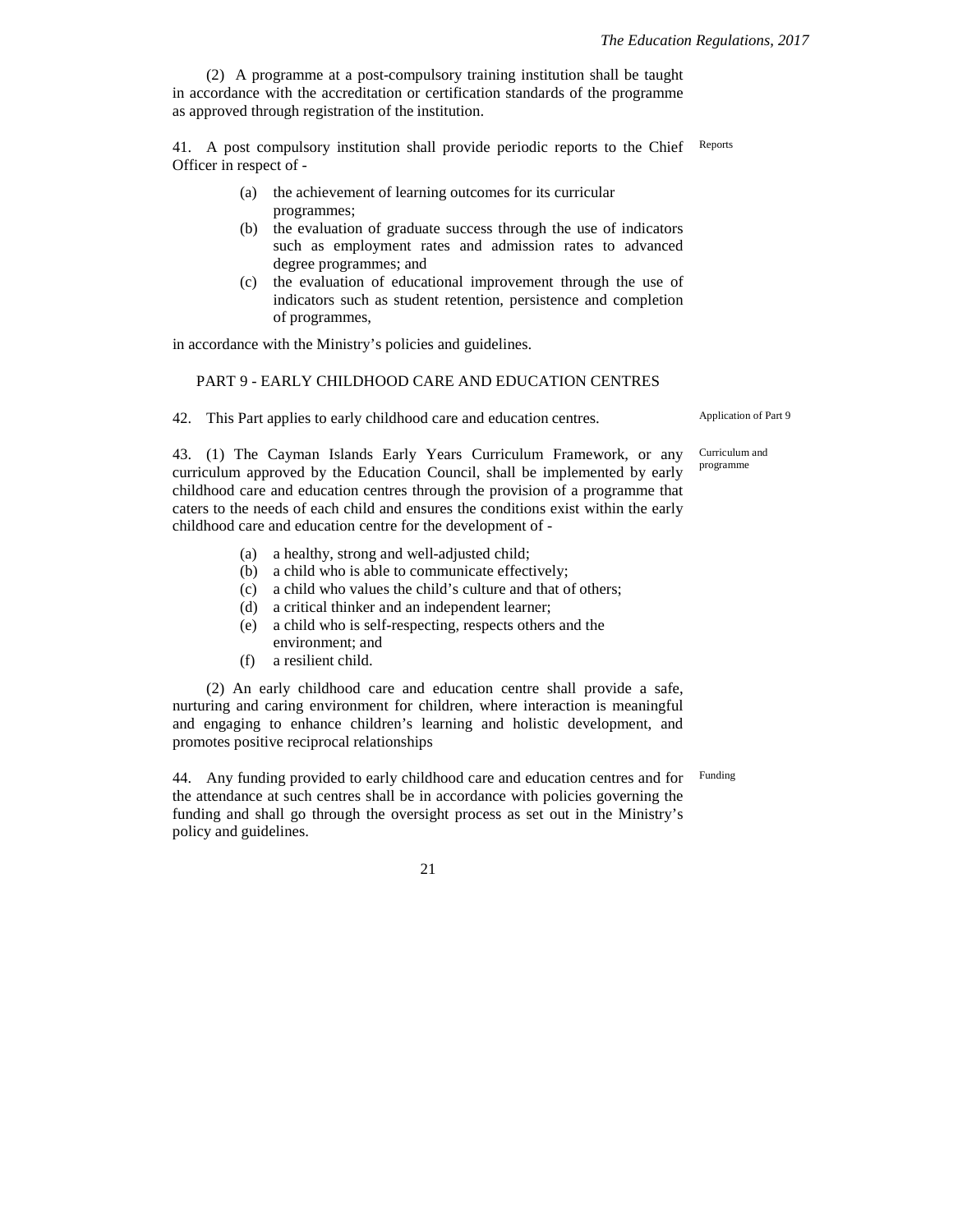#### *The Education Regulations, 2017*

| Staffing ratios | 45. (1) While in the care of an early childhood care and education centre, all    |
|-----------------|-----------------------------------------------------------------------------------|
|                 | children shall be supervised at all times by a sufficient number of staff and the |
|                 | staff: child ratio shall at all times be maintained.                              |
|                 |                                                                                   |

(2) For the purposes of paragraph (1), the term "a sufficient number of staff", in relation to children present at the early childhood care and education centre, means a cumulative ratio of at least -

- (a) one member of staff for every three children under the age of one year;
- (b) one member of staff for every four children who have attained the age of one year but who have not attained the age of two years;
- (c) one member of staff for every six children who have attained the age of two years but who have not attained the age of three years;
- (d) one member of staff for every ten children who have attained the age of three years but who have not attained the age of four years, and
- (e) one member of staff for every twelve children who have attained the age of four years but who have not attained compulsory school age.

Qualifications of early childhood care and education centre staff

46. (1) In accordance with the Ministry's policies and guidelines, there shall be the required number of registered teachers at an early childhood care and education centre; and members of staff employed in the centre, in their respective capacities relating to the care and education of the children registered at the centre, shall possess at least a minimum qualification in early childhood care and education as well as -

- (a) any additional qualifications required for the relevant position and duties in accordance with the Ministry's policies and guidelines;
- (b) current first aid and cardiopulmonary resuscitation qualifications gained from an accredited training provider; and
- (c) child protection training in compliance with the Law.

(2) Persons seeking employment at an early childhood care and education centre shall be subject to appropriate comprehensive screening in accordance with national policy prior to appointment.

Safety

47. (1) A well-stocked first aid kit shall be accessible at all times.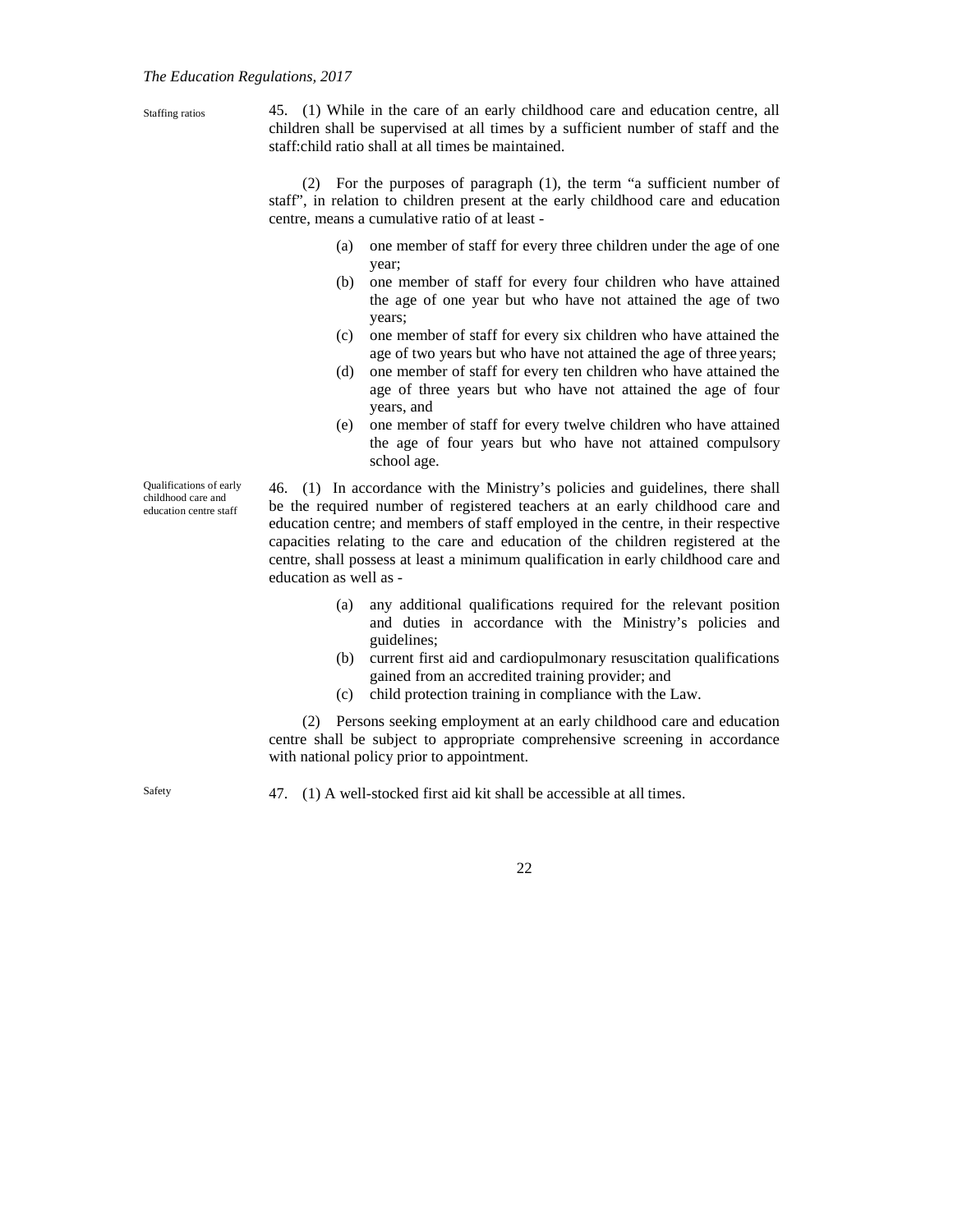(2) The premises of an early childhood care and education centre and its furniture, furnishings, fittings, equipment and materials shall be safe and hygienic, shall be maintained in good condition and shall meet the standards required by law and by the Ministry's policies and guidelines.

(3) Rooms and spaces which are occupied or used by children shall be located on the ground floor of a building.

(4) The layout of the premises shall be conducive to allowing free movement of children as they explore their environment and to keeping safety a priority in accordance with best practice.

(5) The layout and enrolment of an early childhood care and education centre shall allow for at least twenty square feet of useable space for each child indoors.

(6) There shall be at least forty square feet of play space outdoors for each child and the outdoor spaces shall be -

- (a) connected to and directly accessible from the indoor space; and
- (b) enclosed with structures, fences, and gates designed to ensure that children remain within the premises.

48. (1) Food shall be of sufficient variety, quantity and quality to meet children's needs and shall accord with healthy eating guidelines recognized in the Islands. Nutrition

(2) Children shall have free access to potable water.

(3) Food and water shall not be withheld from a child as a manner of discipline or inhumane treatment.

(4) Children shall be fed in a manner which is safe and appropriate to their needs.

Medical needs

49. (1) All practical steps shall be taken to get immediate medical assistance for a child who is in need of it due to an accident, illness or otherwise and, in a case where immediate medical assistance for a child is needed, the parent of the child shall be notified and an incident report completed in a prompt manner.

(2) Medicine (whether prescription or non-prescription) shall not be given to a child unless administered by -

(a) the parent or legal guardian of the child; or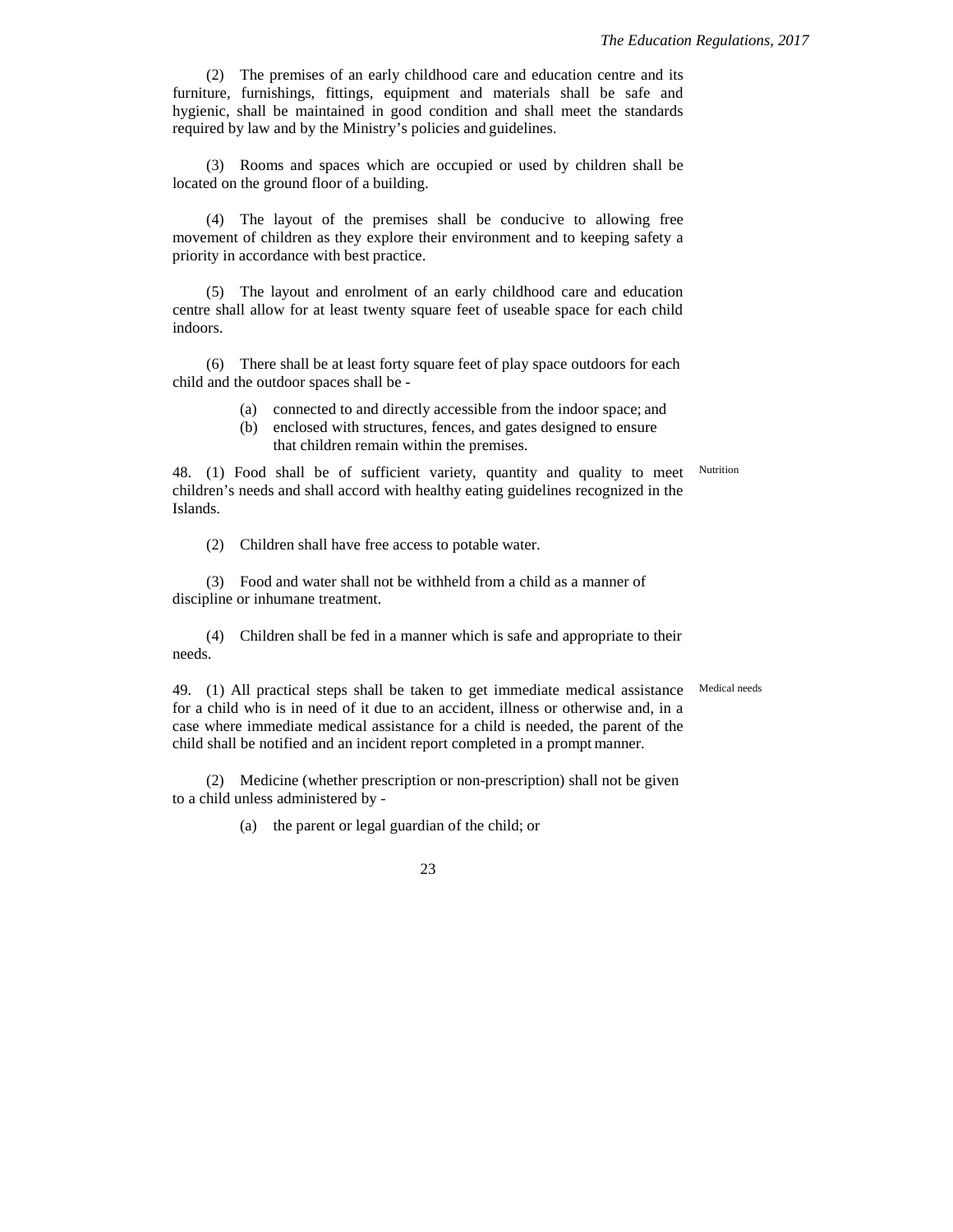(b) a member of staff of an early childhood care and education centre who has written authority, from the parent or legal guardian of the child, to administer the medicine.

(3) Members of staff who administer medicine to children shall be provided with relevant information and training.

(4) Medicine shall be stored safely and appropriately in a locked cabinet away from children's reach, and shall be disposed of or sent home after the specified time of administration.

(5) No person shall engage in the care of children at an early childhood care and education centre while suffering from a notifiable or infectious disease as defined in the Public Health Law (2002 Revision).

(2002 Revision)

Alcohol and tobacco on premises

50. (1) Alcohol and tobacco shall not be permitted on the premises of any early childhood care and education centre during the course of the workingday.

(2) Members of staff and volunteers of an early childhood care and education centre shall be free from the effects, odours and remnants of alcohol and tobacco products when in contact with patrons and children during the course of the working day.

Provision for children with special education needs or disabilities

51. (1) Early childhood care and education centres shall ensure that reasonable accommodation is available so that every child who may have or has special education needs or disabilities enjoys rights, privileges, benefits and treatment on an equal basis with children without special education needs or disabilities.

(2) Provision at early childhood care and education centres shall comply with national policy and the Ministry's policy and guidelines for special education needs or disabilities for children under compulsory school age.

Family partnership

52. (1) A system shall be in place for the regular exchange of information between parents and members of staff of the early childhood care and education centre regarding their children's learning and development.

(2) The parent or legal guardian of a child enrolled at an early childhood care and education centre shall work in partnership with the early childhood care and education centre to support the child's holistic development.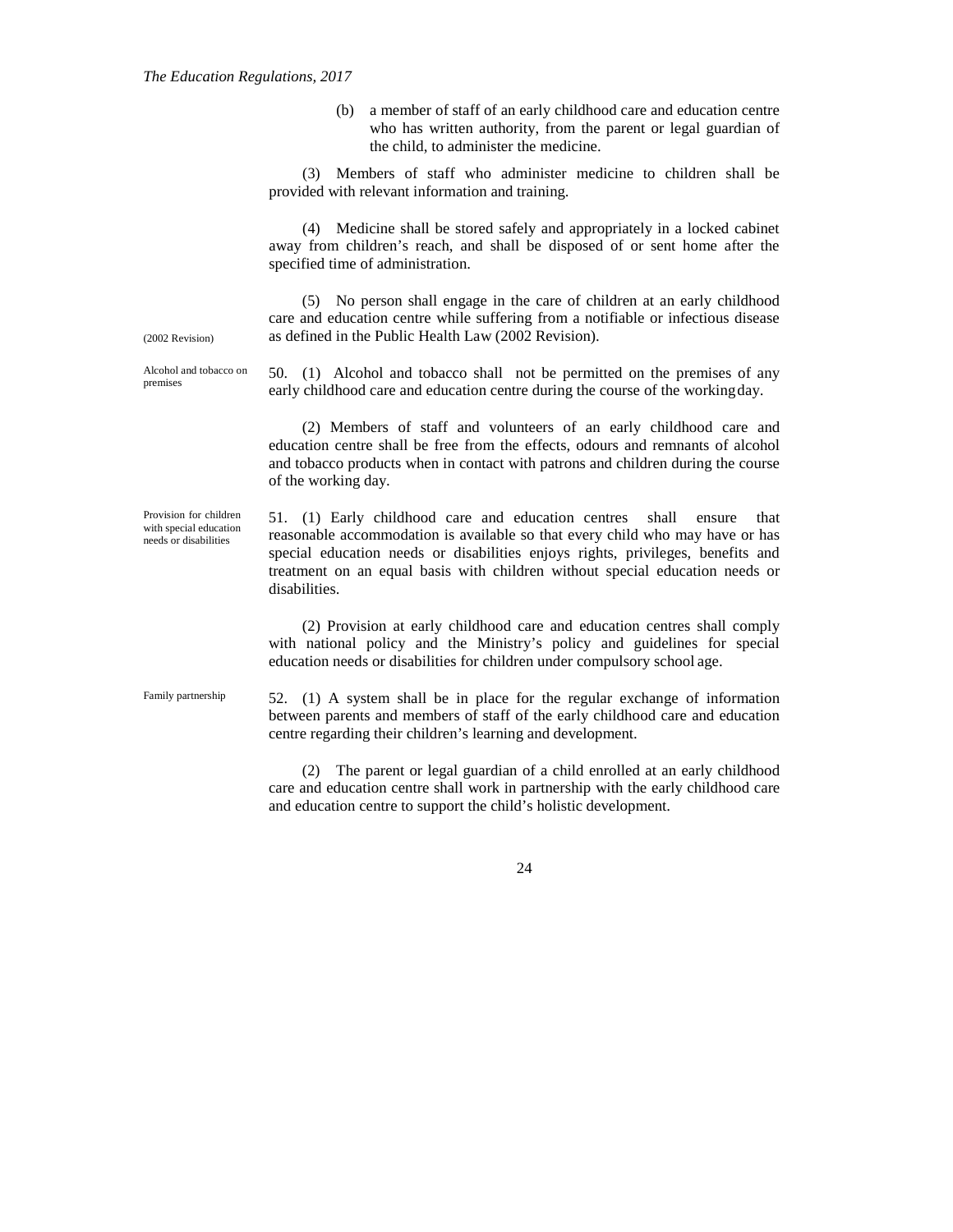## PART 10 – DISCIPLINE IN SCHOOLS

53. (1) The Director of the Department of Education Services, school leaders Behaviour Policy and the governing body of a school shall ensure that written measures designed to promote good behaviour and discipline on the part of students, are brought to the attention of members of staff, students, and parents and legal guardians of students and are consistently implemented; and these measures shall be referred to as the 'Behaviour Policy'.

- (2) The school leader shall in determining the Behaviour Policy
	- (a) act in accordance with current written guidance issued by the Director of the Department of Education Services or the governing body pursuant to the Law or these Regulations; and
	- (b) have regard to any notification or guidance given to the school leader pursuant to the Law or these Regulations.

54. (1) This regulation applies in relation to a disciplinary penalty, including detention, imposed on a student by any school at which education is provided for the student, other than a penalty which consists of suspension, exclusion or expulsion.

(2) The imposition of the disciplinary penalty is lawful if it is reasonable in all the circumstances and is in accordance with the Behaviour Policy.

(3) In determining for the purposes of paragraph (2) whether the imposition of the penalty is reasonable, the following matters shall be taken into account -

- (a) whether the imposition of the penalty constitutes a proportionate punishment in the circumstances of the case; and
- (b) any special circumstances relevant to its imposition on the student which are known to the person imposing it (or of which that person ought reasonably to be aware) including in particular -
	- (i) the student's age;
	- (ii) any special educational needs the student may have;
	- (iii) any disability the student may have; and
	- (iv) any religious requirements affecting the student.
- 55. (1) The Chief Officer shall provide guidance to
	- (a) explain schools' powers of screening and searching students;
	- (b) explain the power to search students without consent;
	- (c) explain the power to seize and then confiscate items found during a search; and

Guidance on issues relating to screening, searching and confiscation

Enforcement of disciplinary penalties general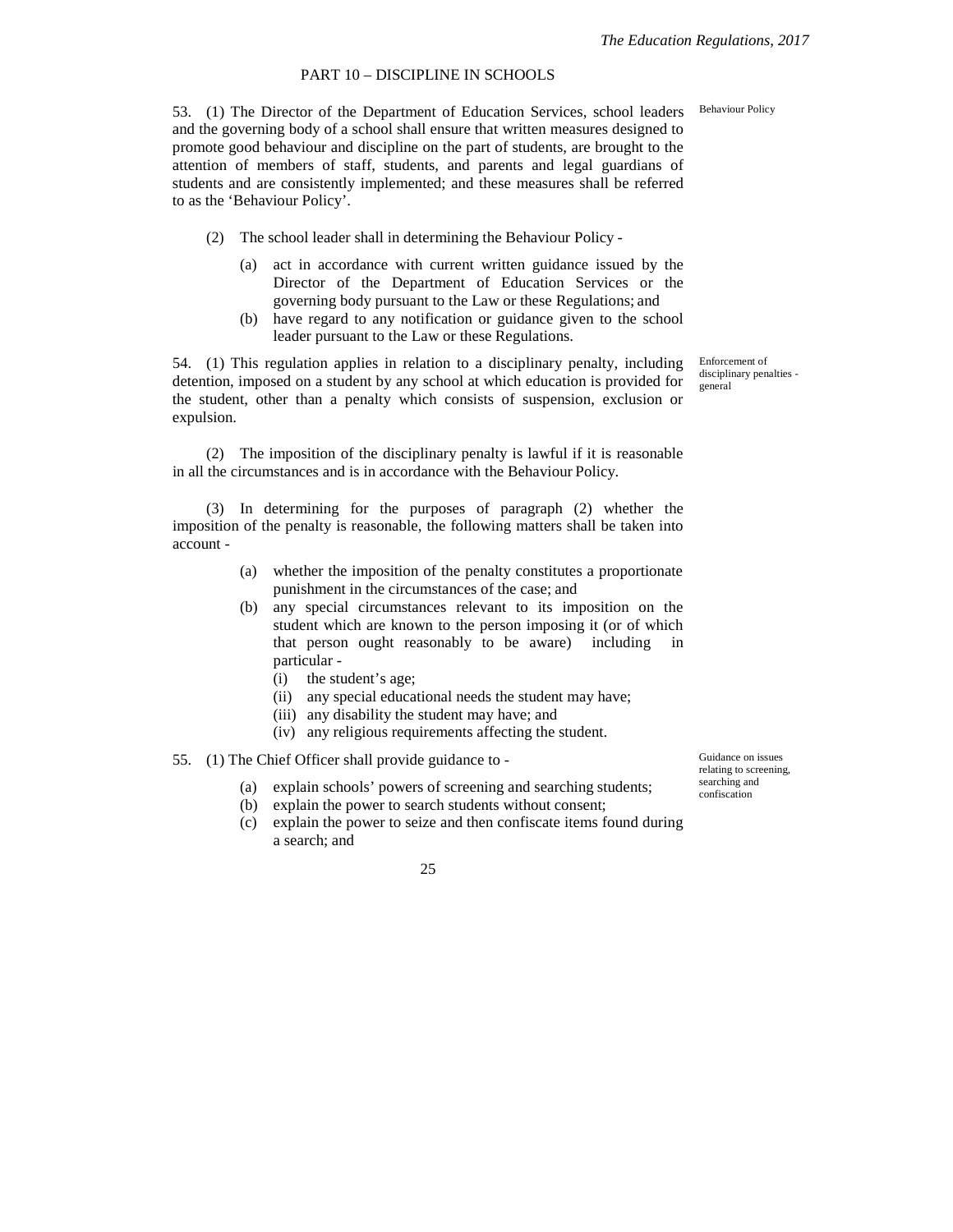(d) provide clarification on the use of force.

(2) Guidance on issues relating to screening, searching and confiscation shall include -

- (a) the procedure for screening;
- (b) the procedure for searches with consent;
- (c) the procedure for searches without consent;
- (d) the authorization of members of staff;
- (e) the training for members of staff;
- (f) the grounds for a search;
- (g) the procedure for searches for items banned by the school rules;
- (h) the extent of a search;
- (i) the procedure following a search;
- (j) information relating to the use of force;
- (k) information advising students, parents and legal guardians of the procedure for complaints; and
- (l) information advising students, parents and legal guardians of procedures in general.

56. (1) School leaders and deputy school leaders of Government schools, assisted schools or independent schools may internally suspend, exclude or expel a student in accordance with national policy.

(2) The Chief Officer shall be notified when a Government school, assisted school or independent school is considering expelling a student.

57. A student or a parent or legal guardian of a student may make a written submission against an exclusion or expulsion of the student in accordance with national policy.

58. (1) The Chief Officer shall issue guidance regarding -

- (a) the circumstances in which a student may be placed on suspension, exclusion or expulsion; and
- (b) the responsibilities of the Director of the Department of Education Services, governing bodies and school leaders in respect of the suspension, exclusion or expulsion of a student.
- (2) Guidance issued under paragraph (1) shall include information on
	- (a) the meaning of the words "suspension", "exclusion" and "expulsion";
	- (b) who may suspend, exclude or expel a student;

26

Authority to suspend, exclude or expel a student

Submissions against exclusion and expulsion

Guidance on issues relating to suspension, exclusion and expulsion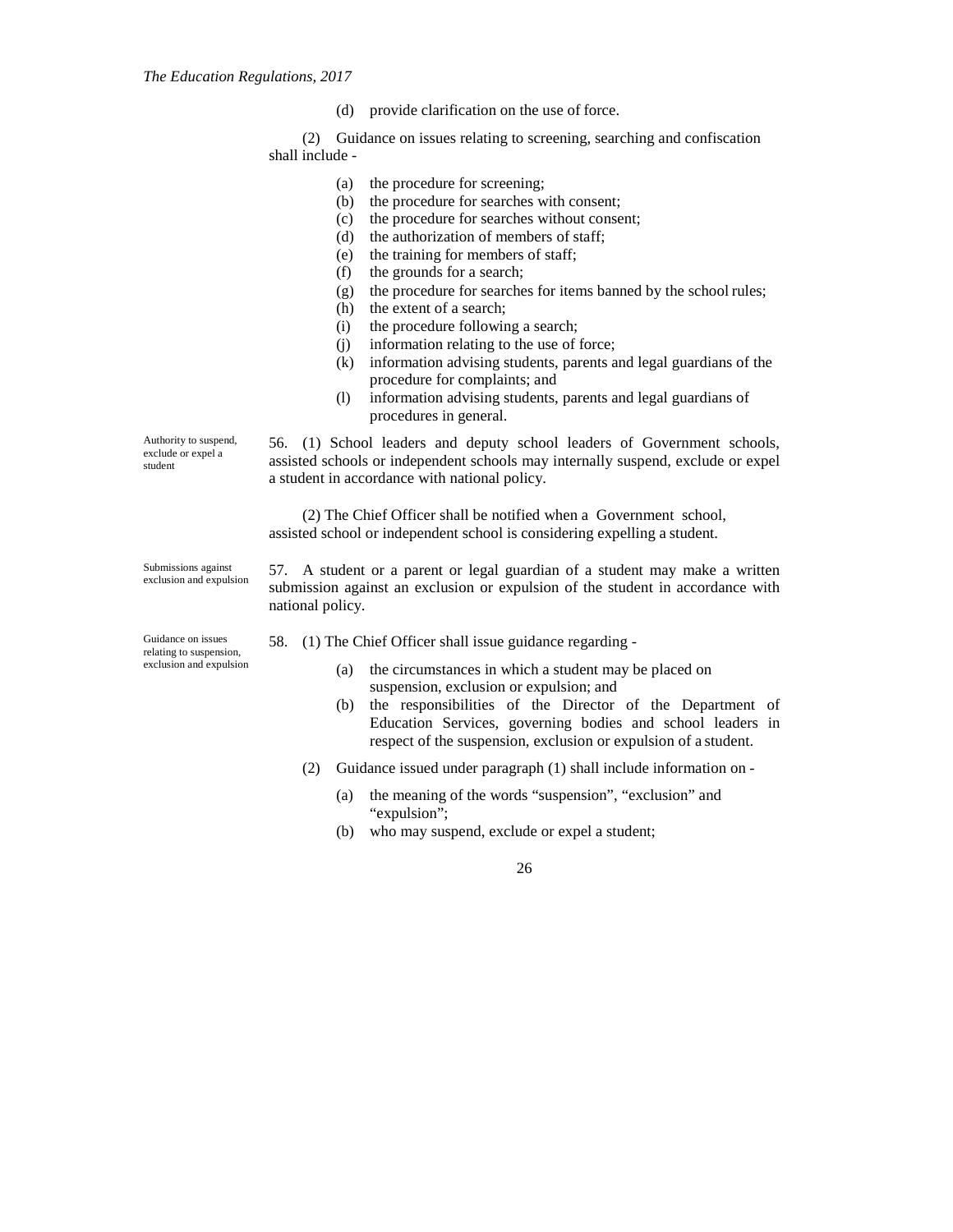- (c) the circumstances in which a student may be placed on suspension, excluded to home or expelled from school, including charge-related exclusions;
- (d) duties relating to informing parents;
- (e) the procedure for parents to make a submission against a suspension, exclusion or expulsion; and
- (f) the responsibilities relating to the provision of education to students who have been suspended, excluded or expelled.

59. (1) Every student in a Government school, assisted school or independent school shall take good care of any property placed at the student's disposal and where the property is to be returned, the property shall be returned in good condition at the end of the school activities on a day and time determined by the school leader.

(2) If a student fails to comply with paragraph (1), the Director of the Department of Education Services or governing body may claim the value of the property from the parent or legal guardian of the student.

(3) If the property of a school is destroyed, damaged, lost or converted by an intentional or negligent act -

- (a) of a student, the student's parent or legal guardian is liable in respect of the act of the student; or
- (b) of two or more students acting together, the parents or legal guardians of the students are jointly and severally liable in respect of the act of the students.

60. (1) The Director of the Department of Education Services or governing body shall ensure that a procedure is in place in each school for -

- (a) recording each incident in which a member of staff uses force on a child for whom care is being provided at the school; and
- (b) reporting each use of force incident to each parent or legal guardian of the child as soon as practicable after the incident.

(2) The Director of the Department of Education Services or governing body shall take all reasonable steps to ensure that the procedure is compliedwith.

(3) The procedure shall require that a record of a use of force incident is made in writing as soon as practicable after the incident.

- (4) The procedure shall include provision to the effect that
	- (a) a person who would otherwise be required by the procedure to report an incident to a parent or legal guardian shall not report it

27

School property

Recording and reporting the use of force by staff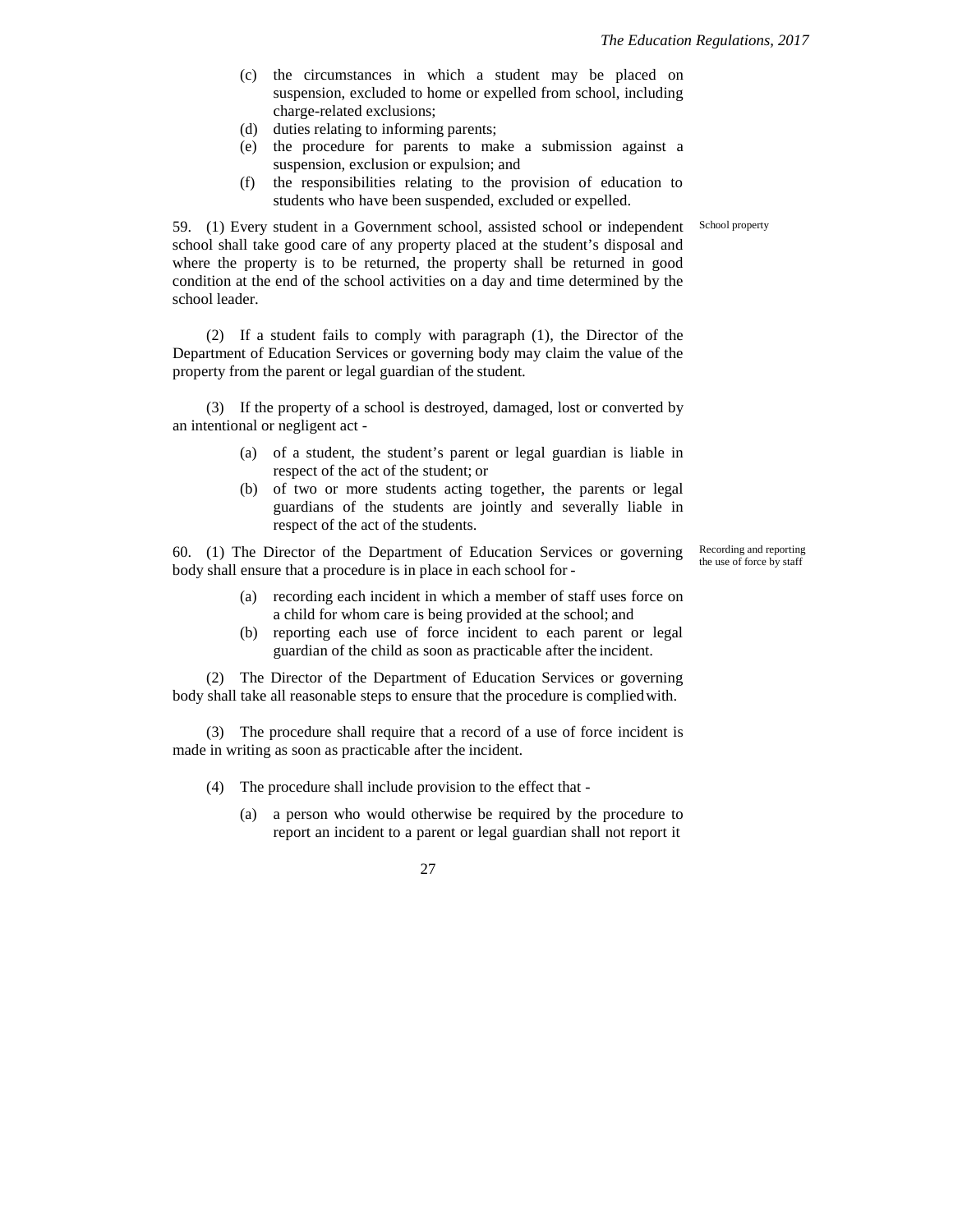to that parent or legal guardian if it appears that doing so would be likely to result in significant harm to the child; and

(b) if it appears that there is no parent or legal guardian of the child to whom the incident could be reported without that being likely to result in significant harm to the child, a report of the incident will be made to the Department of Children and Family Services.

#### Guidance on use of force 61. (1) The Chief Officer shall issue guidance -

- (a) to make clear the circumstances in which force may be used in schools;
- (b) to help members of staff feel more confident about using this power; and
- (c) to make clear the responsibilities of school leaders in respect of this power.
- (2) Guidance issued under paragraph (1) shall include information on
	- (a) the meaning of reasonable force;
	- (b) who can use reasonable force;
	- (c) when reasonable force can be used;
	- (d) the school's approach to the use of force;
	- (e) the application of force;
	- (f) the training of members of staff;
	- (g) reporting and communicating when force has been used;
	- (h) dealing with complaints; and
	- (i) the need for schools to have a policy dealing with reasonable force.

## PART 11 - SPECIAL EDUCATIONAL NEEDS

Definition of "responsible authority" 62. In this Part, "responsible authority" -

- (a) in relation to a Government school, means the Director of the Department of Education Services;
- (b) in relation to an assisted school or independent school, means the governing body of that school; and
- (c) in relation to a place other than a school, means the person in charge of the education delivered at that place.

Process for assessment of persons who may have special educational needs

- 63. Persons who are involved in
	- (a) identifying or assessing persons who may have special educational needs; or
	- (b) making provision for those needs,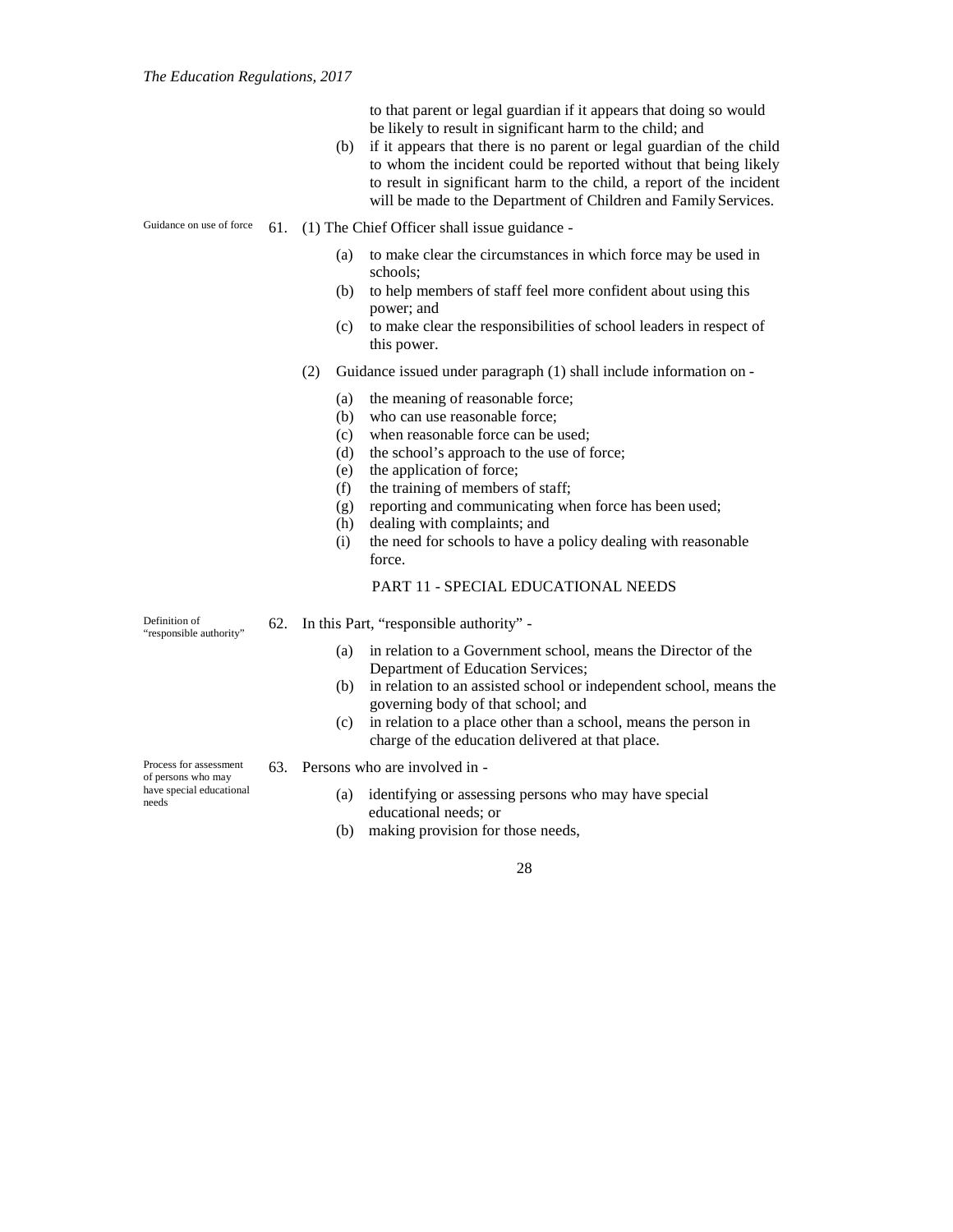shall possess appropriate qualifications relevant to their specific roles, and accreditation from relevant bodies, in accordance with Ministry's policies and guidelines.

(2) Upon the identification of a student who may be considered to have special educational needs, a referral for assessment giving reasons for the student's identification shall be sent by or on behalf of the responsible authority to the parents or legal guardians of the identified student and in all cases to the Director of the Department of Education Services.

(3) Upon receiving a referral for assessment and from time to time thereafter as may be appropriate, having regard to the National Policy and Guidelines on Special Educational Needs, the responsible authority in relation to the school at which the identified student is registered shall, with the consent of the parent or legal guardian of the identified student, ensure that an assessment of the educational needs of the student identified in the referral for assessment is carried out.

(4) If a parent or legal guardian of an identified student, refuses to consent to the assessment after a minimum of three attempts to obtain consent and, if it is deemed by the responsible authority that the refusal for assessment is making difficult or denying appropriate access to a rightful education suitable to the needs of the identified student, the responsible authority may authorize assessments with the agreement of the Director of the Department of Education Services or the governing body.

(5) An educational institution's determination of a student's special educational needs eligibility shall be based on a comprehensive assessment in accordance with the Ministry's policy and guidelines.

64. A student's parent or legal guardian who is dissatisfied with the education provided pursuant to a determination made under regulation 63(5), may appeal to the Chief Officer or the Chief Officer's designate in accordance with the Ministry's policy and guidelines in respect of that provision of education.

65. (1) If educational provision within Government schools has been exhausted and a student with special education needs has not made appropriate academic progress, the parent or legal guardian of the student may apply for funding or additional resources for alternative education.

(2) The application criteria and process for alternative education placement shall be outlined in the Ministry's policy and guidelines.

Appeal in respect of education provision in statement of eligibility

Funding for alternative placement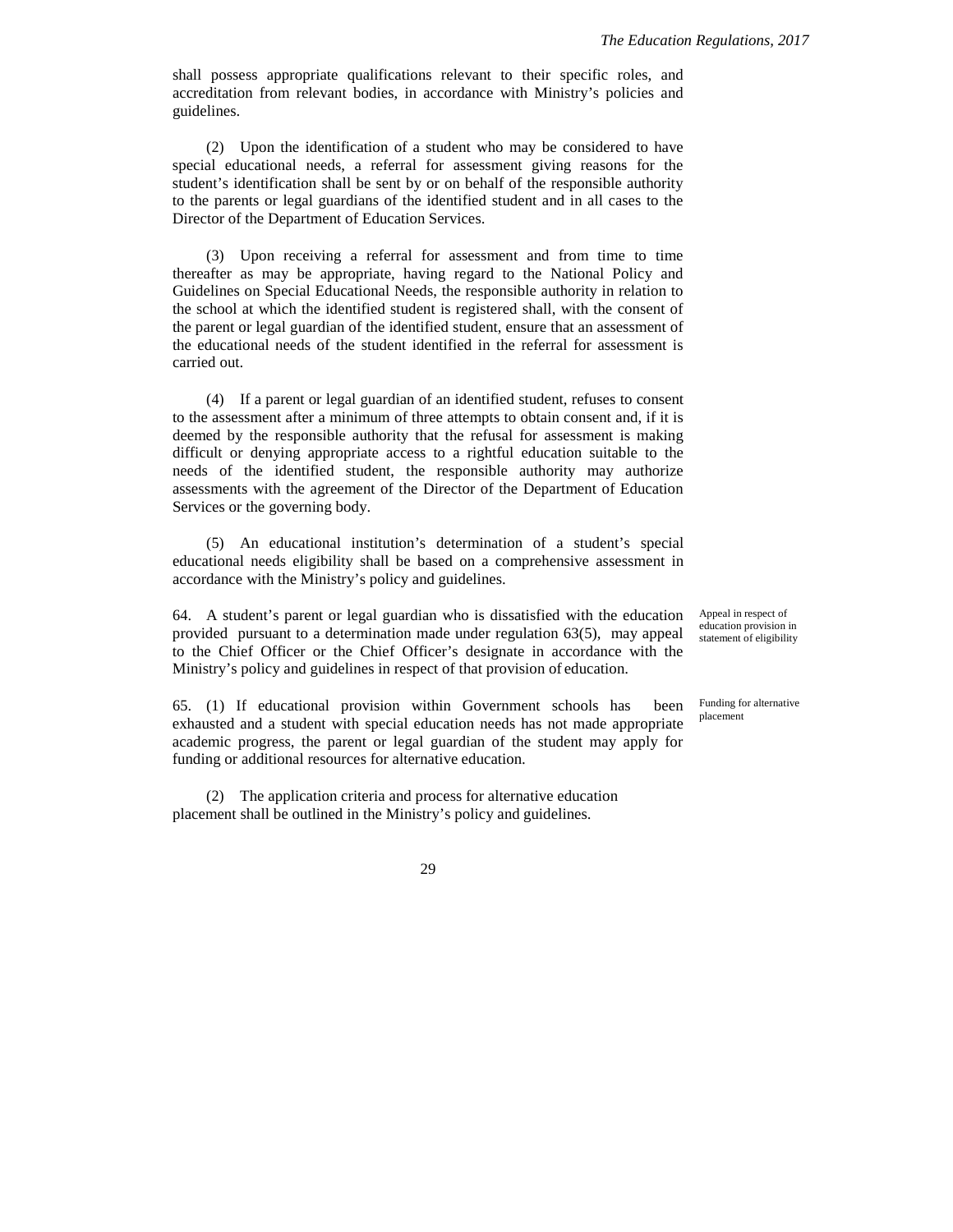(3) Upon approval of any funding, a contractual agreement between the Ministry and the applicant on terms of funding shall be required.

(4) The Education Council shall have the right to withdraw funding if it is deemed with sufficient evidence that funding is not being utilized within the agreed terms for accessing educational or vocational training, or tertiary education.

(5) An approved list of alternative placements and programmes shall be made available to the Education Council for the selection of alternative placement based on the recommendation outlined in the policy.

## PART 12 - USE OF SCHOOL PREMISES

66. (1) The Director of the Department of Education Services or the Director's designate shall establish at every Government school, a list of spaces that may be used for rental by entities; and rental of school premises shall be limited to the areas so established, except in special circumstances where permission is obtained from the Director of the Department of Education Services,.

(2) A person that wishes to use the premises of a Government school shall submit an application to enter into a rental agreement with the Government through the Department of Education Services.

(3) Unless otherwise authorized by the Director of the Department of Education Services or the Director's designate, the rental agreement shall be made only if the Director of the Department of Education Services or the Director's designate has determined -

- (a) the appropriateness of the activity to allow it to take place on the school premises;
- (b) that the activity would not disrupt the school's activities related to teaching and learning;
- (c) that the activity would not put students, members of staff or the premises at a greater risk than that which is reasonably expected during a normal school day;
- (d) that approval for the activity was first obtained from the school leader or the school leader's designate; and
- (e) that the risk associated with the activity has been assessed and the appropriate liability coverage has been obtained based on the risk assessed.

30

Rental of Government school premises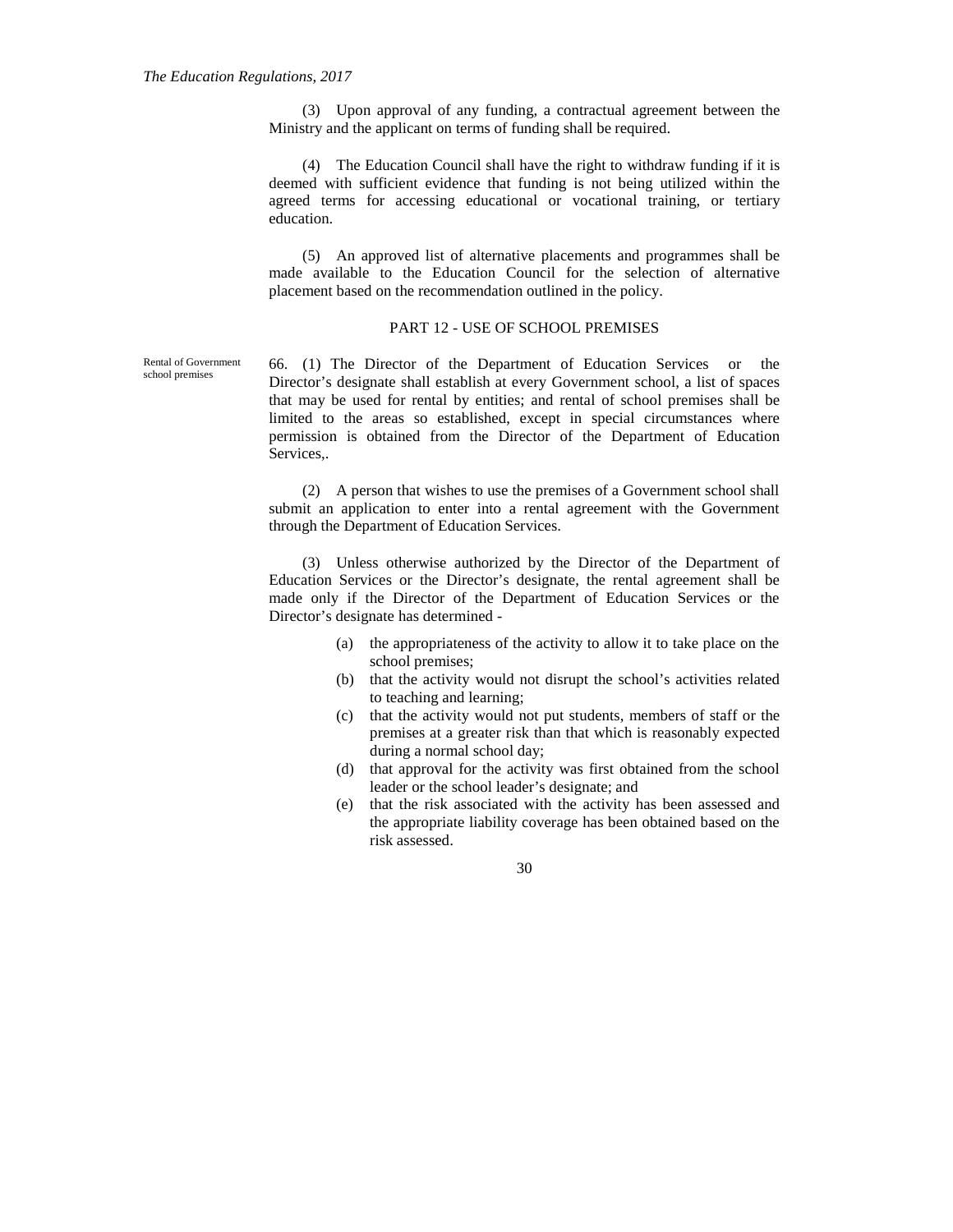Rental fees

(4) The rental agreement shall indicate the fee to be paid for rental of the school premises and shall provide that no alcoholic beverage, tobacco or illegal substance, material or paraphernalia shall be allowed on the school premises.

(5) The school leader of the Government school or the school leader's designate, in collaboration with the school's Facilities Officer, shall be responsible for ensuring that the school premises -

- (a) are clean prior to the start of the activity to which the rental agreement relates; and
- (b) are cleaned after the activity by the entity with whom the rental agreement was made and are ready for occupation by students and members of staff for the school session following the event.

67. (1) The Director of the Department of Education Services or the Director's designate shall establish a fee structure for the rental of Government school premises by entities.

(2) The Director of the Department of Education Services or the Director's designate may assess additional fees to be paid by an entity with whom a rental agreement was made, after the activity to which the rental agreement relates, if it is determined that -

- (a) resources or equipment owned by the school have been damaged; or
- (b) additional exceptional cleaning services are required to make the school fit for occupation by members of staff and students.

68. (1) No person shall sell or offer for sale any services, goods, food, beverages or any other item on school premises without the prior written permission of the Director of the Department of Education Services or the Director's designate.

(2) A person who wishes to sell or offer for sale the things referred to in paragraph (1), on the premises of a Government school shall apply in a form supplied by the Ministry to the Director of the Department of Education Services or the Director's designate for permission to do so and approval may be granted on such terms and conditions as the Director of the Department of Education Services or the Director's designate sees fit.

(3) After a vendor has been approved, the vendor shall be subject to inspections and standards in accordance with the Ministry's policies and guidelines.

Sale of food on school premises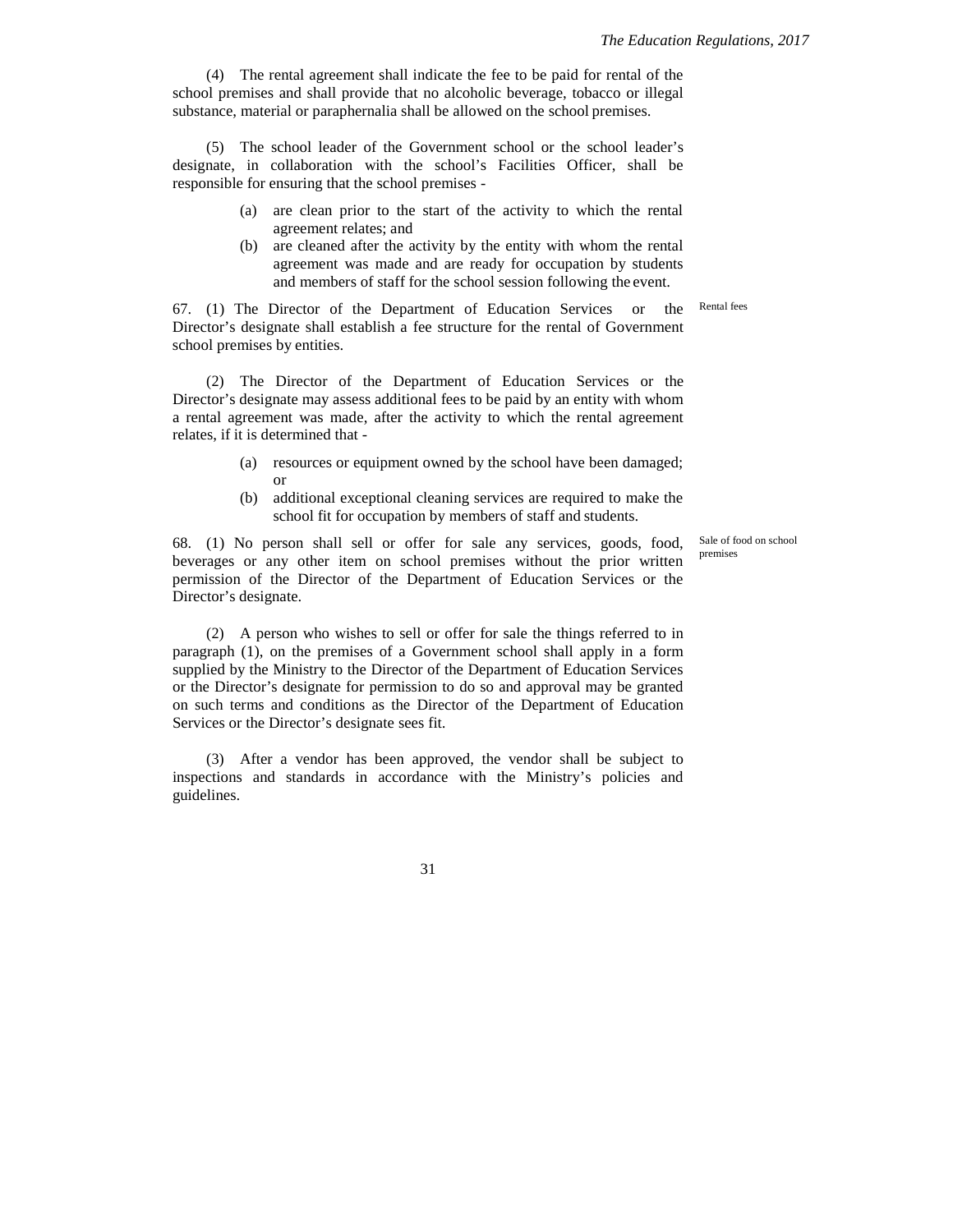(4) Every person who sells or offers for sale the things referred to in paragraph (1) on school premises shall ensure that the area used by that person is in a clean state and that all wrapping or other kinds of litter are collected for disposal.

(5) The sale of food and drink shall not be permitted during lesson periods unless approval has been granted by the school leader.

(6) The Director of the Department of Education Services or the Director's designate may revoke the written permission given to any vendor who contravenes any of the conditions set by the Director of the Department of Education Services or the Director's designate.

## PART 13 - CHILD PROTECTION

- Child protection policies 69. Leaders of post-compulsory and tertiary institutions offering services to children, school leaders of institutions offering compulsory education to children and owners of early childhood care and education centres shall have a written Child Protection policy based on national policy.
- Child protection training 70. (1) Leaders of post-compulsory and tertiary institutions offering services to children, school leaders of institutions offering compulsory education to children and owners of early childhood care and education centres shall ensure that -
	- (a) persons employed at a school or early childhood care and education centre are trained in child protection and reporting procedures, in accordance with national policy;
	- (b) volunteers have received appropriate training and, in particular, training relating to health and safety and child protection matters, prior to commencing any voluntary work, in accordance with national policy; and
	- (c) volunteers work under the supervision of a teacher or full-time member of staff and are not left alone with a student or child.

(2) Leaders of post-compulsory and tertiary institutions offering services to children, school leaders of institutions offering compulsory education to children and owners of early childhood care and education centres shall implement an appropriate programme for students and children to develop skills necessary to enable them to recognize and resist abuse and potentially abusive situations, in accordance with national policy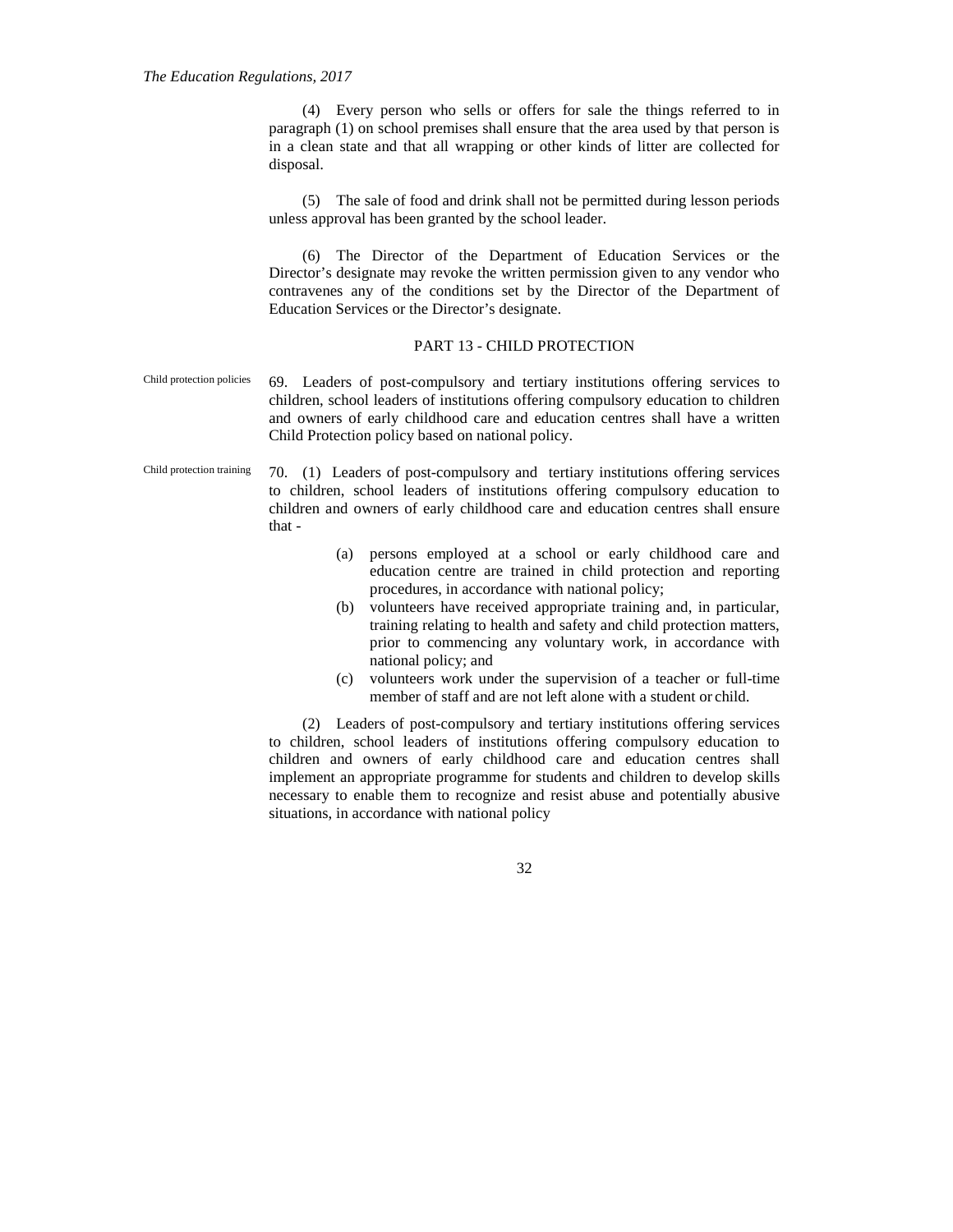(3) Before a person is appointed as a member of staff of a postcompulsory or tertiary institution offering services to children, an institution offering compulsory education to children or an early childhood care and education centres, the person shall be subject to appropriate comprehensive screening in accordance with national policy.

71. The provisions of the Children Law (2012 Revision) relating to the mandatory reporting of child abuse shall apply to all persons employed in a fulltime capacity in the Ministry whose functions involve coming into contact with children, or information relating to children in schools.

### PART 14 - MISCELLANEOUS

72. The Ministry may, with the approval of the Cabinet, make policies and guidelines for giving effect to these Regulations.

#### SCHEDULE

#### THE EDUCATION COUNCIL

1. (1) Any member of the Education Council, other than the Chair may at any time resign from the Council by instrument in writing addressed to the Cabinet and transmitted through the Chair and, from the date of the receipt by the Cabinet of such instrument, the member shall cease to be a member of the Council.

(2) The Chair may at any time resign office as a member of the Education Council by instrument in writing addressed to the Cabinet and the resignation shall take effect from the date of the receipt of such instrument by the Clerk of the Cabinet.

2. Any member of the Education Council who fails to attend three consecutive meetings without excuse acceptable to the Chair of the Council shall cease to be a member.

3. If any vacancy occurs in the membership of the Education Council the vacancy shall be filled by the appointment of another member who may, subject to this Schedule hold office for the remainder of the period for which the previous member was appointed, but the appointment shall be made in the same manner and from the same category of persons, if any, as the appointment of the previous member.

4. The names of all members of the Education Council as first constituted and every change in the membership shall be published in the Gazette. membership

33

Mandatory reporting (2012 Revision)

Ministry's policies and guidelines

Resignation of members

(Regulation 3)

Forfeiture of membership

Filling of vacancies

Publication of